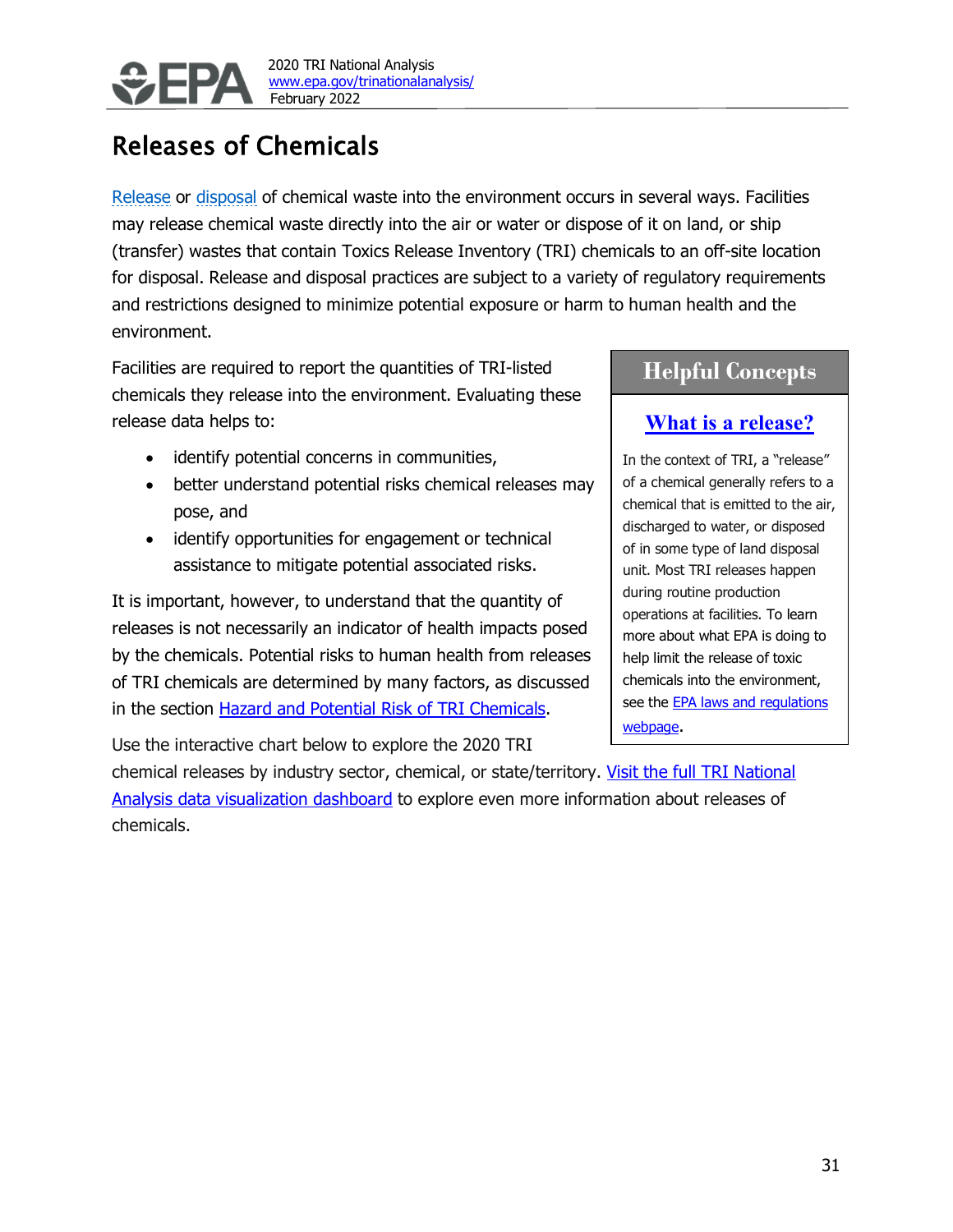



# **2020 Highlights**

- Facilities released 3.0 billion pounds of TRI chemicals, a 27% decrease since 2011.
- Air releases decreased 34% from 2011 to 2020, driven by reduced air emissions from electric utilities.
- 2020 data include data on newly-added per- and polyfluoroalkyl substances (PFAS). Facilities submitted data for 43 distinct PFAS.

Note that the 2020 TRI data reflect chemical waste management activities that occurred during calendar year 2020, which may have been impacted by the COVID-19 public health emergency as discussed in the Introduction.

## TRI Data Considerations

As with any dataset, there are several factors to consider when using the TRI data. Key factors associated with data used in the National Analysis are summarized in the Introduction. For more information see Factors to [Consider When](https://www.epa.gov/toxics-release-inventory-tri-program/factors-consider-when-using-toxics-release-inventory-data) Using Toxics Release Inventory Data.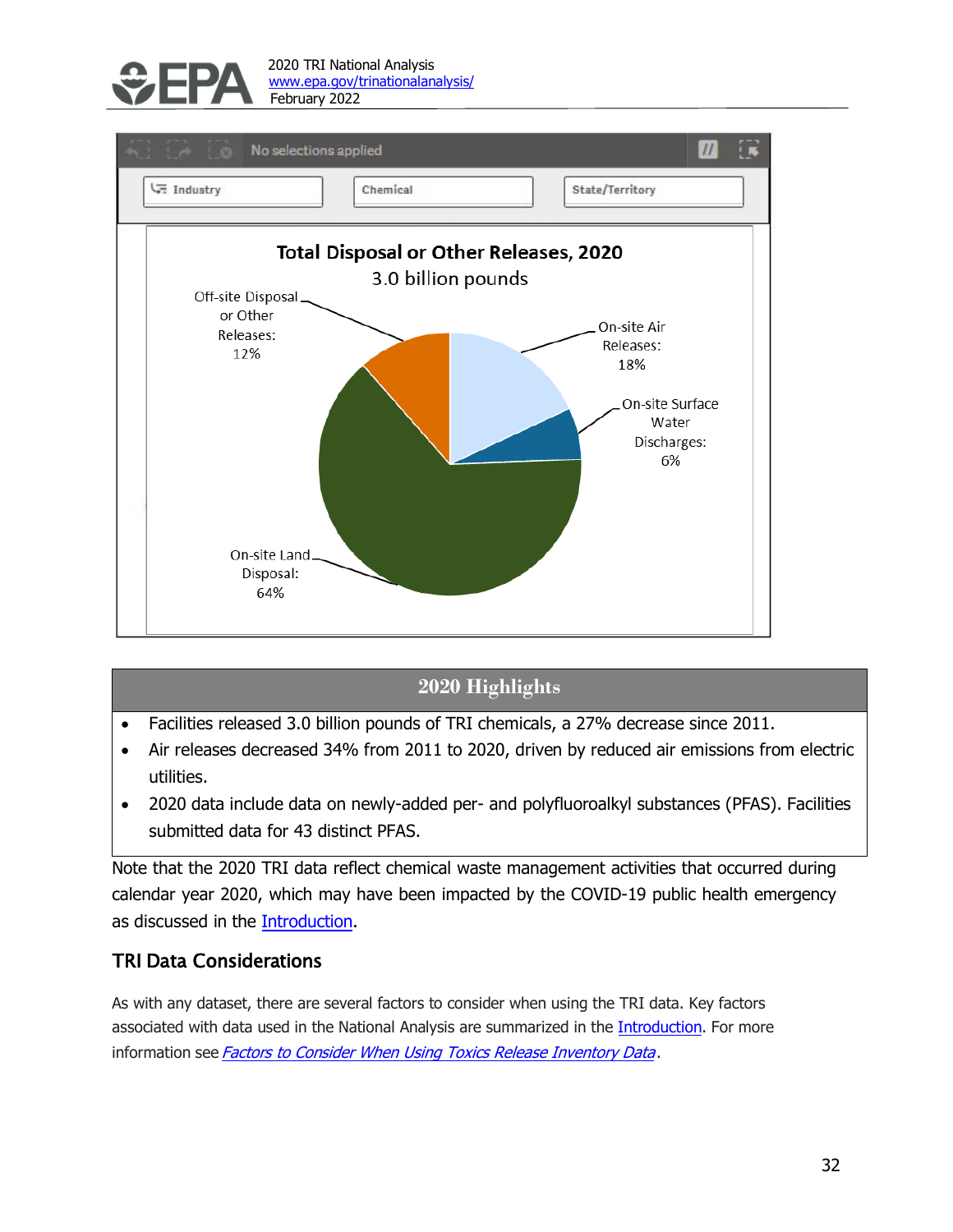

# Releases Trend

The following graph shows the 10-year trend in total disposal or other releases of TRI chemicals (also referred to as "total releases"). Many factors can affect trends in releases at facilities, including production rates, management practices, the composition of raw materials used, and the installation of control technologies.



Note: For comparability, trend graphs include only those chemicals that were reportable to TRI for all years presented.

### **From 2011 to 2020:**

- Total disposal or other releases of TRI chemicals decreased by 27%.
	- o Reduced land disposal from metal mines and electric utilities, as well as reduced air emissions from electric utilities were the most significant contributors to the decline.
- Air releases decreased by 34%, on-site land disposal decreased by 27%, surface water discharges decreased by 13%, and off-site disposal decreased by 16%.
- The number of facilities that reported to TRI declined by 4%.

## **From 2019 to 2020:**

• Total disposal or other releases decreased by 10%, mainly driven by a 10% decrease in land disposal.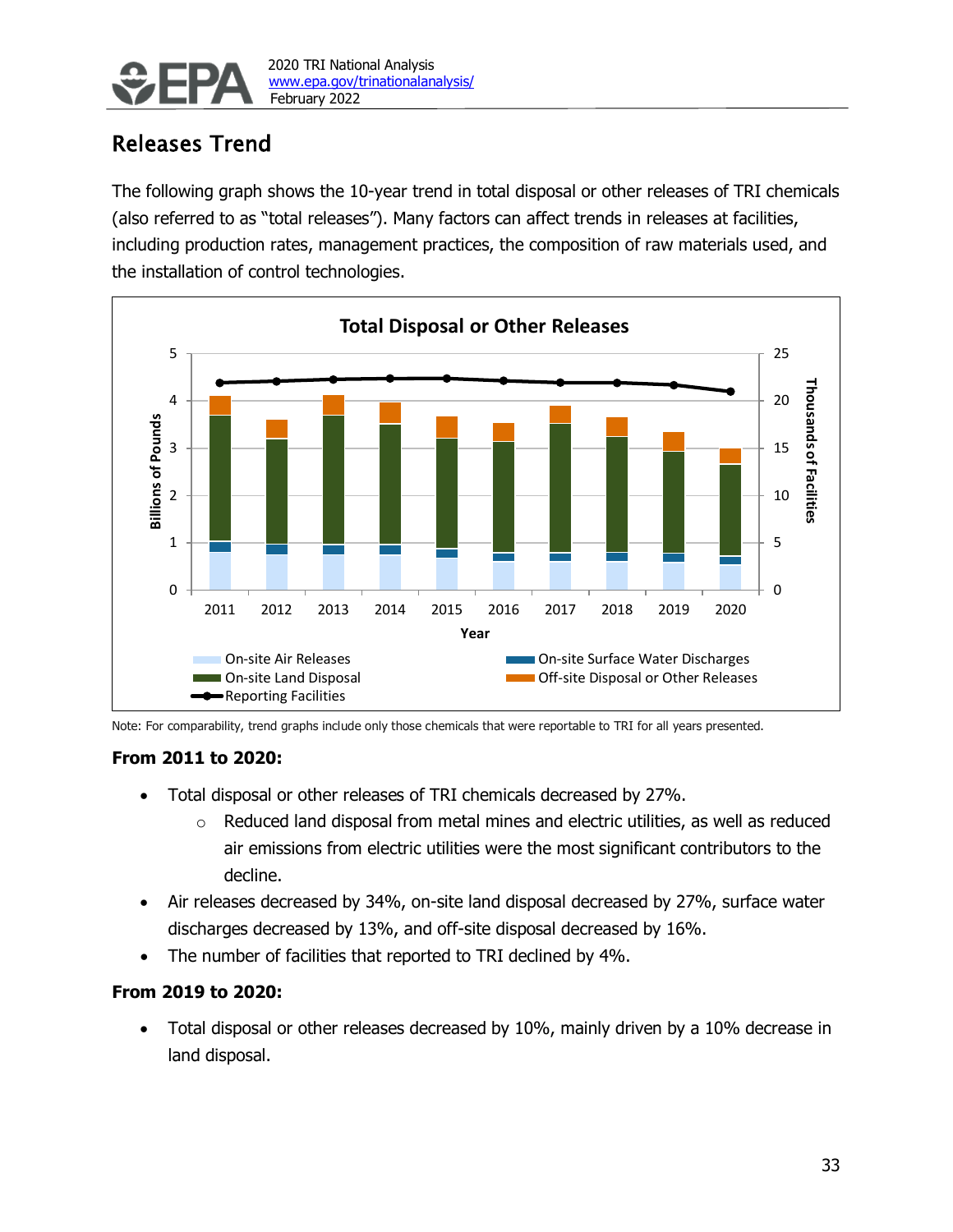

• Quantities released into the air decreased by 9%, quantities transferred off site for disposal decreased by 18%, and quantities discharged into surface water decreased by 4%.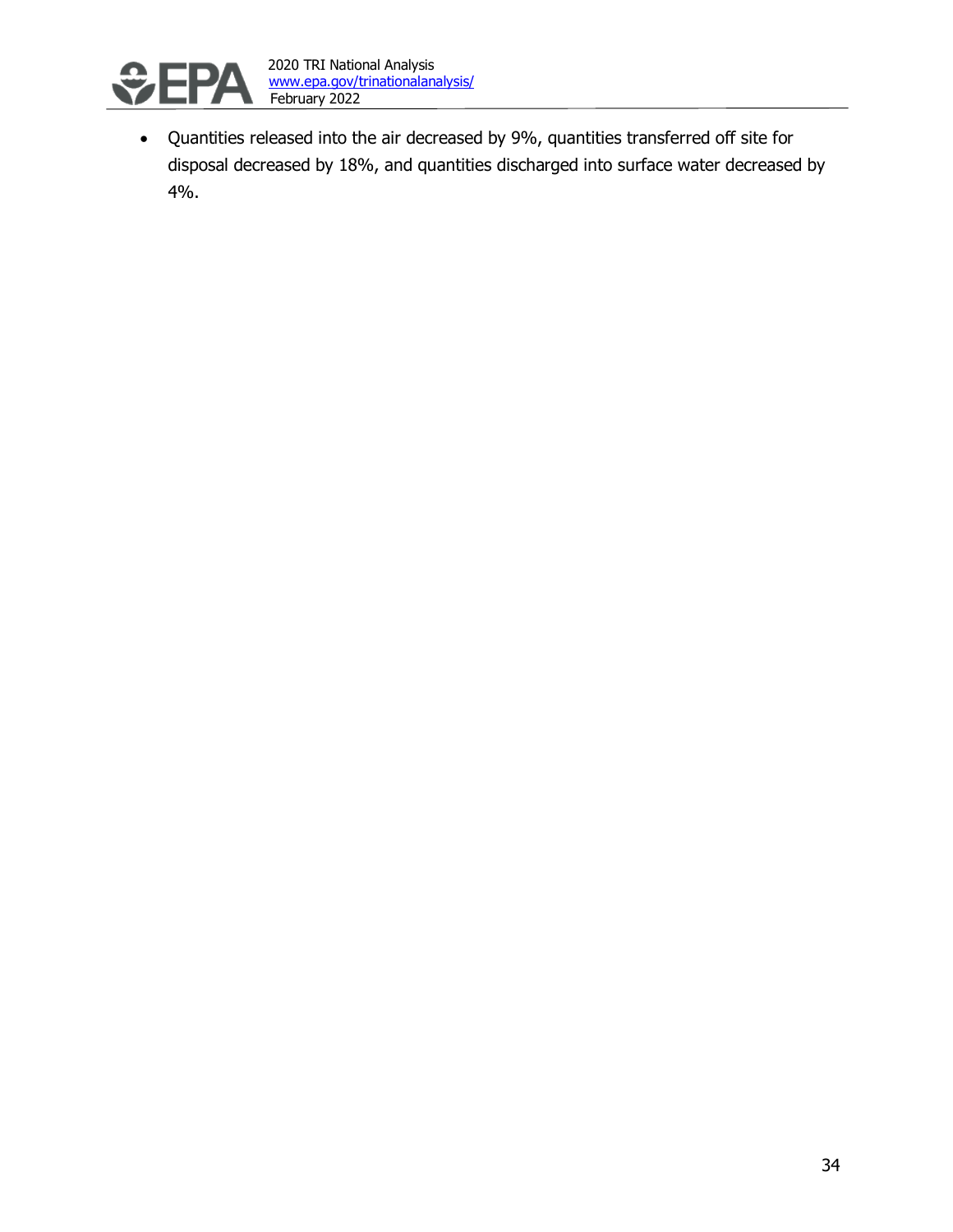

# Releases by Chemical and Industry

# Releases by Chemical

Release quantities of 8 chemicals made up 74% of total releases.



Note: 1) In this figure, metals are combined with their metal compounds, although metals and compounds of the same metal are listed separately on the TRI list (e.g., lead is listed separately from lead compounds).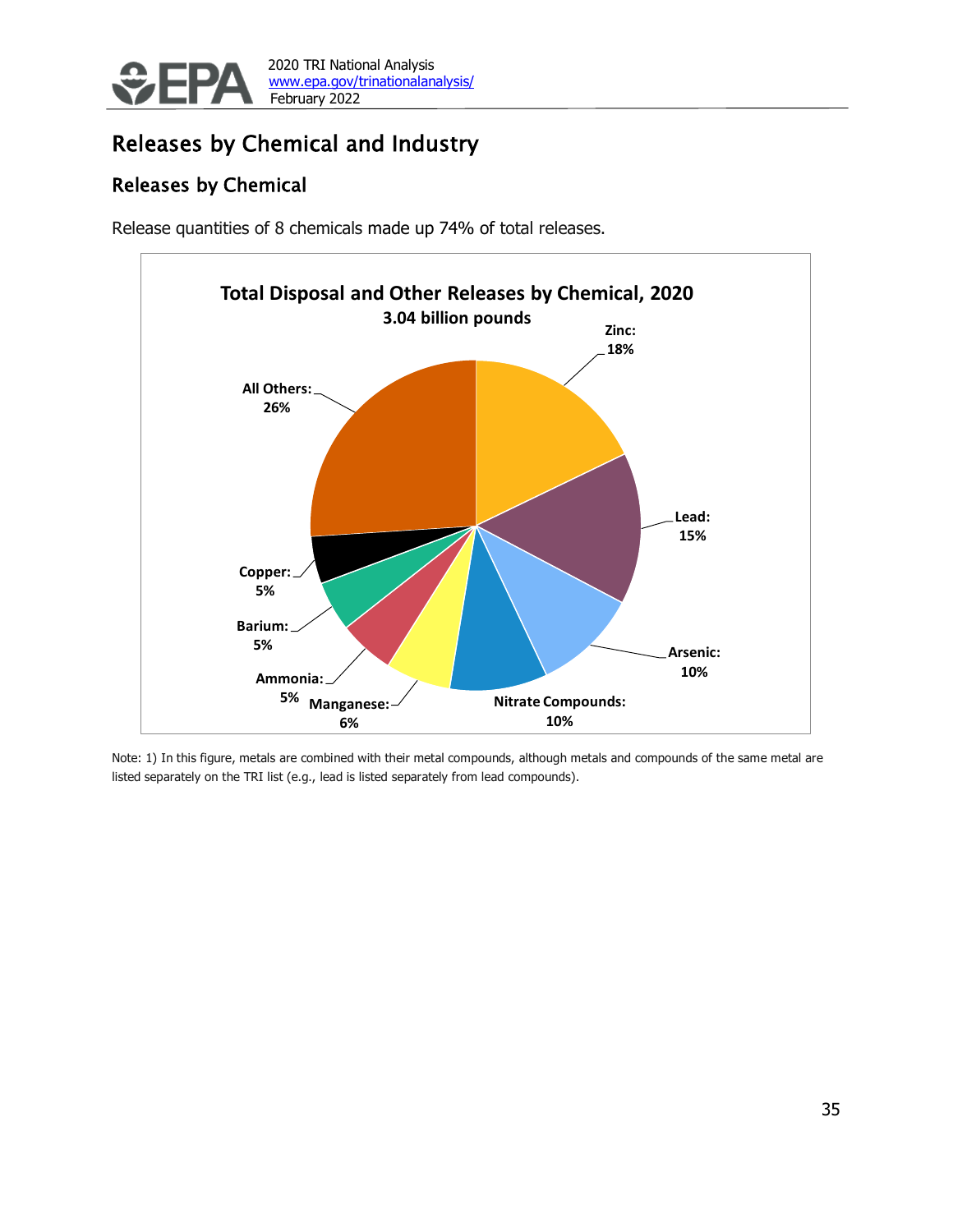

## Releases by Industry

The metal mining sector accounted for 45% of releases (1.37 billion pounds), which were primarily in the form of on-site land disposal. Learn more about this sector in the Metal Mining sector profile.

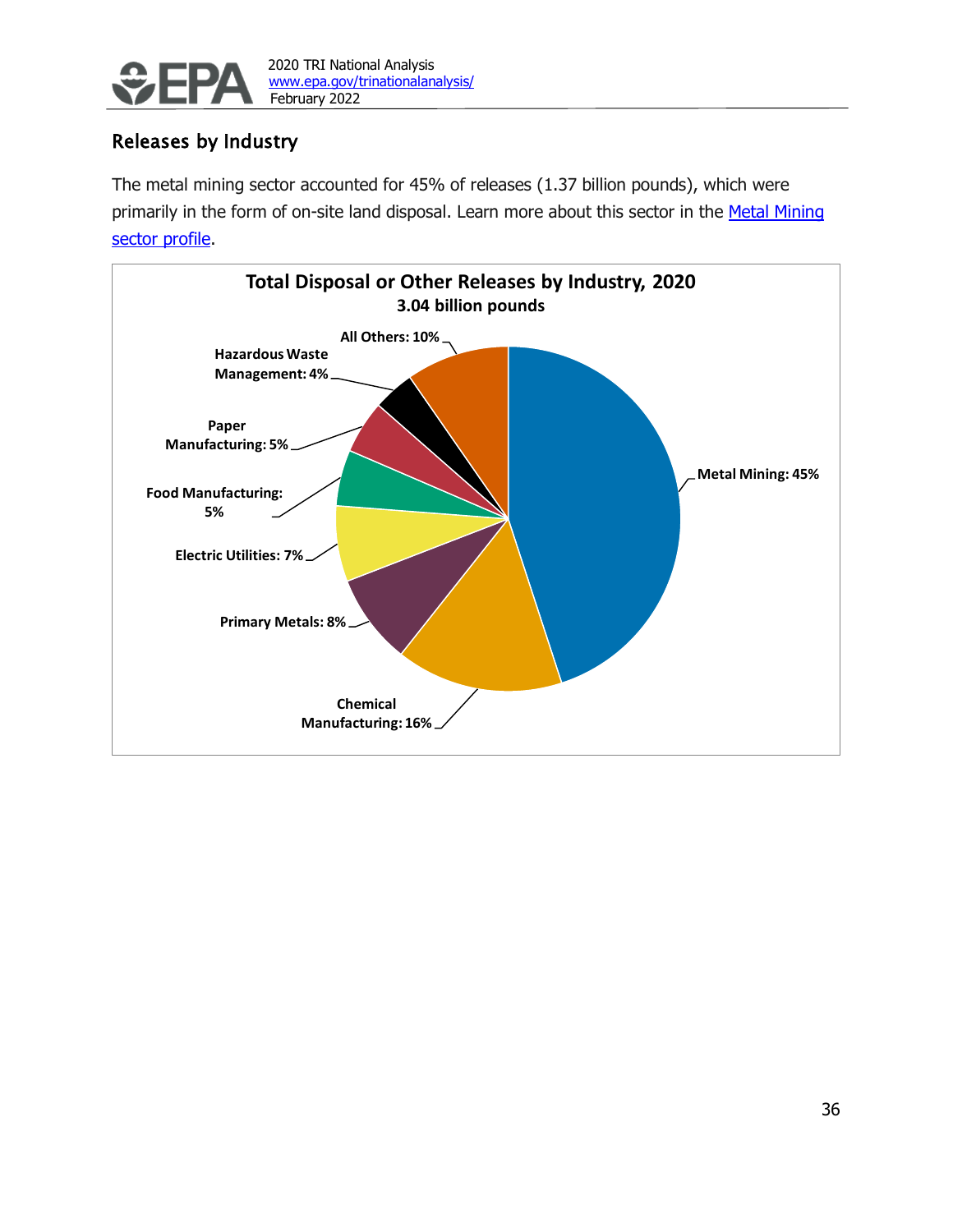

2020 TRI National Analysis [www.epa.gov/trinationalanalysis/](http://www.epa.gov/trinationalanalysis/) February 2022

# <span id="page-6-0"></span>Hazard and Potential Risk of TRI Chemicals

The chemical release data collected and made publicly available in the Toxics Release Inventory (TRI) are reported in pounds, except for dioxin and dioxin-like compounds, which are reported in grams. The quantity of releases is not necessarily an indicator of risk to humans or the environment because TRI data generally cannot indicate the extent of exposure to chemicals. However, TRI data can be used as a starting point to evaluate exposure and potential risks to human health and the environment.

Human health risks that may result from exposure to chemicals are determined by many factors, as shown in the figure below. The TRI database contains some of this information, including what chemicals are released from reporting facilities; the amount of each chemical released; and the environmental medium to which they are released.

## **Overview of Factors that Influence Risk**

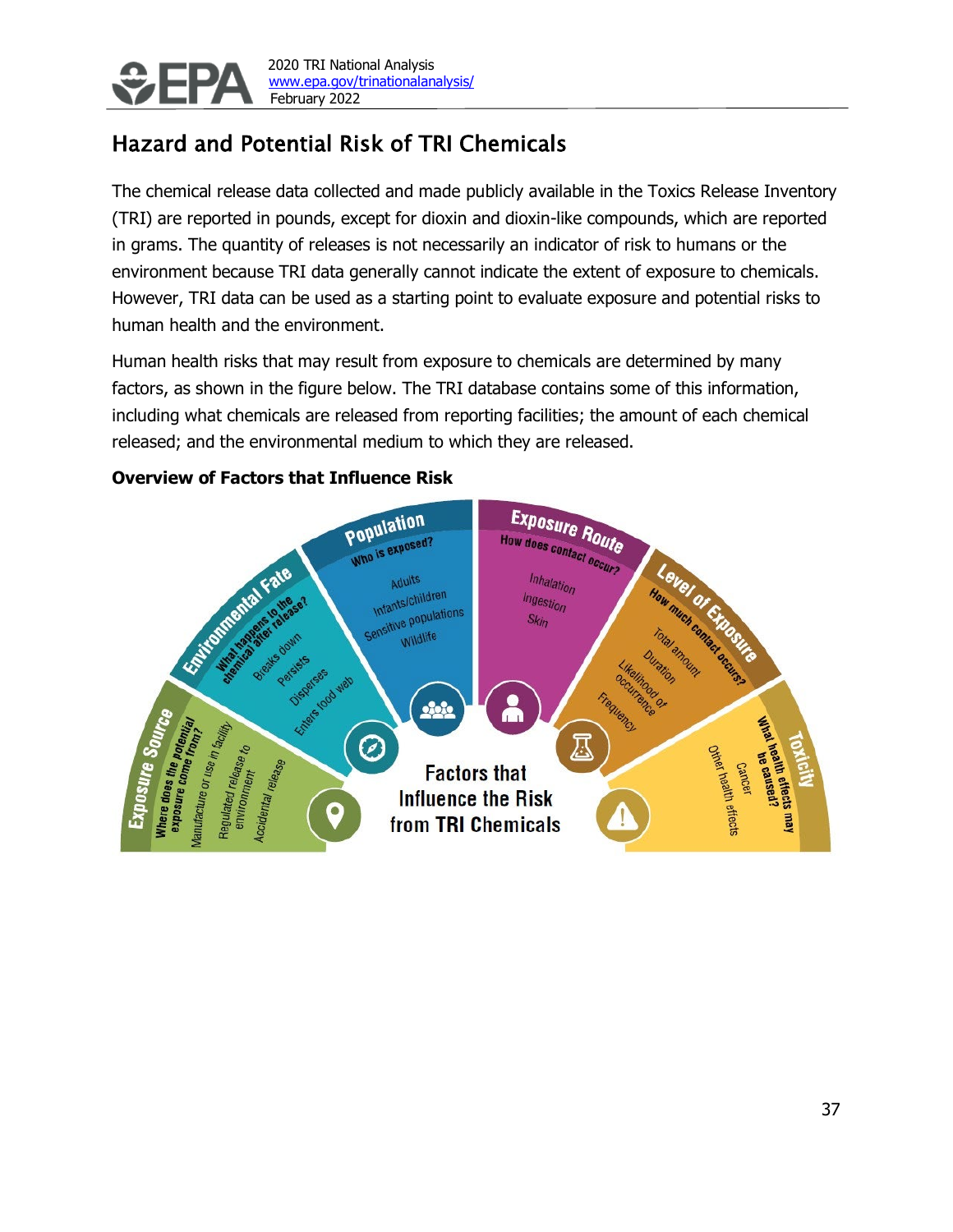

 2020 TRI National Analysis [www.epa.gov/trinationalanalysis/](http://www.epa.gov/trinationalanalysis/) February 2022

It is important to keep in mind that while the TRI database includes information on many toxic chemicals used by industry, it does not cover all facilities, all chemicals, or all sources of releases of TRI chemicals in communities. Other potential sources of TRI chemicals or other chemicals, such as those in exhaust from cars and trucks, chemicals in consumer products, and chemical residues in food and water, are not tracked by TRI.

To provide context on the relative hazards and potential for risks posed by releases of TRI chemicals by facilities, the TRI Program uses EPA's [Risk-Screening Environmental Indicators](https://www.epa.gov/rsei)  [\(RSEI\) model.](https://www.epa.gov/rsei)

The EPA developed the screening-level RSEI model to characterize trends in the potential hazards and relative potential risks of releases reported to TRI, and to compare and help identify geographic areas, industry sectors, and chemical releases that may be associated with significant potential human health risks. RSEI incorporates information from the TRI together with factors such as the chemical's fate and transport through the environment, each chemical's relative toxicity, and potential human exposure. RSEI model results can be used to help establish priorities for further investigation and to look at changes in potential human health impacts over time.

# **Helpful Concepts**

The *hazard* of a chemical is its inherent ability to cause an adverse effect on health (e.g., cancer, birth defects).

**Exposure** is how a person comes into contact with a chemical (e.g., inhalation, ingestion) and can be described in terms its magnitude (how much), frequency (how often), and duration (how long).

The likelihood that a toxic chemical will cause an adverse health effect is often referred to as *risk*. Risk is a function of hazard and exposure.

RSEI enables the comparision of relative risk-related results by calculating numerical values that reflect the potential risk-related impacts of TRI chemicals. RSEI produces hazard estimates (RSEI Hazard) and risk scores (RSEI Score) that represent potential harm and relative potential risks to human health following exposure to a TRI chemical:

- **RSEI Hazard** estimates consist of the pounds released multiplied by the chemical's toxicity weight. They do not include any exposure modeling or population estimates.
- A **RSEI Score** is an estimate of relative potential human health risk. It is a unitless value that accounts for the magnitude of the release quantity of a chemical, the fate and transport of the chemical throughout the environment, the size and locations of potentially exposed populations, and the chemical's inherent toxicity.

Both RSEI Score and RSEI Hazard provide greater insight on potential impacts than consideration of TRI release quantities alone. More information on RSEI and its applications are available at [EPA's RSEI website.](https://www.epa.gov/rsei)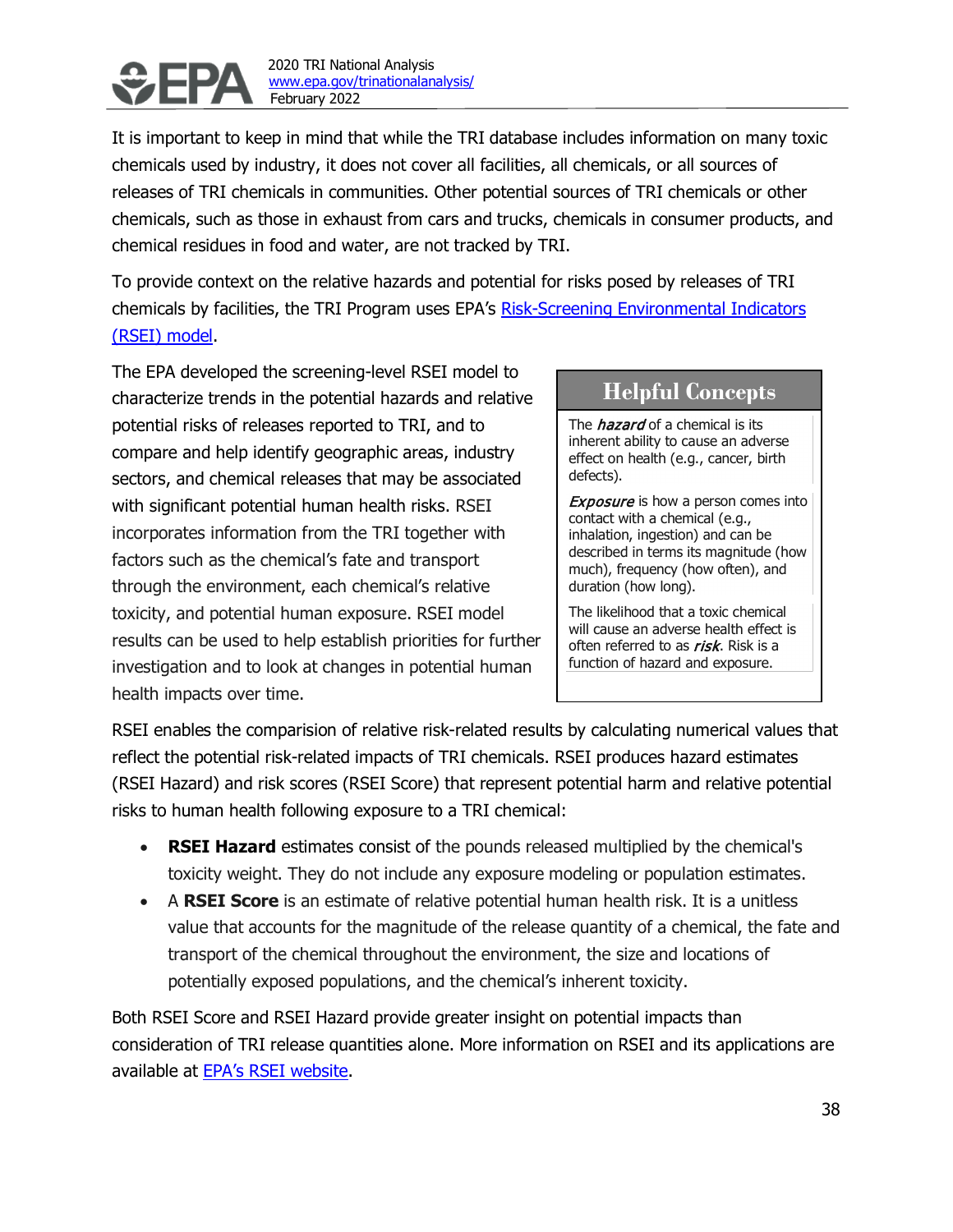

# Hazard Trend

RSEI Hazard estimates provide insight on the potential human health impacts of TRI chemicals beyond consideration of release quantities alone. The following graph shows the 10-year trend in calculated RSEI Hazard values compared to the trend in the corresponding pounds of TRI chemicals released or transferred that are modeled using RSEI.



Note: For comparability, trend graphs include only those chemicals that were reportable to TRI for all years presented. RSEI Hazard values and corresponding pounds include only on-site air releases (Air Releases), on-site water releases (Water Releases), transfers to POTWs, and transfers to incineration.

### **From 2011 to 2020:**

- The overall calculated RSEI Hazard values for the above waste management activities decreased by 37%, while their corresponding pounds decreased by 19%. This indicates that TRI reporting facilities are not only releasing or transferring fewer pounds of TRI chemicals for these activities but are also releasing or transferring proportionately fewer pounds of the more toxic chemicals.
- The increase in RSEI hazard from 2017 to 2018 was driven by two large transfers to incineration of hydrazine and nitroglycerin, and an increase in air releases of ethylene oxide from one facility in Seadrift, TX.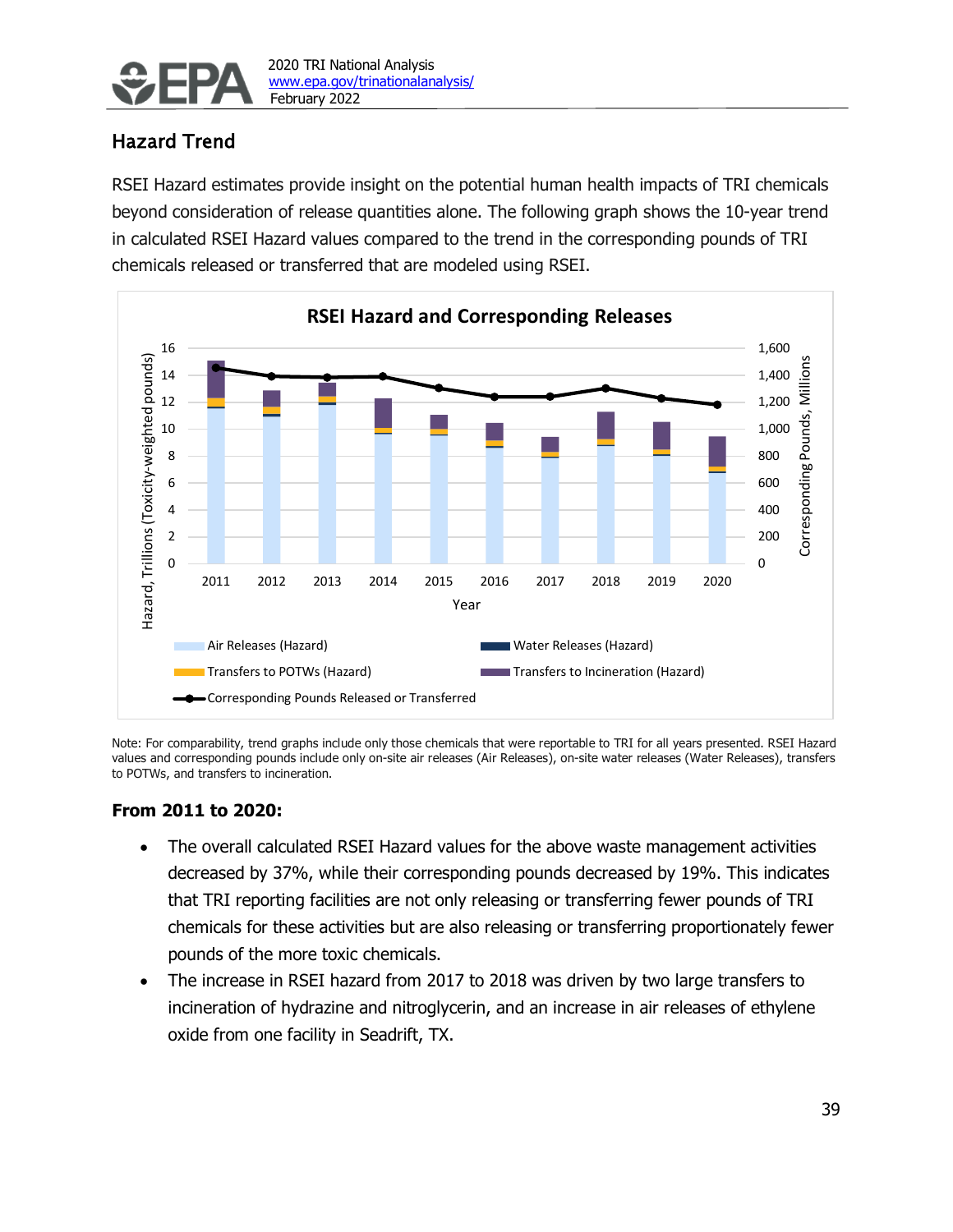

## Risk-Screening Trend

EPA's RSEI model also produces relative risk-related "scores". RSEI Score is a descriptor of relative potential risks to human health from exposure to TRI chemicals following release of the chemicals from facilities. RSEI Scores for a given year can be compared to other RSEI Scores from other years. RSEI Scores are different from RSEI Hazard estimates in that they consider the location of the chemical release or transfer, what happens to the chemical in the environment, and the route and extent of potential human exposure. The following graph shows the 10-year trend in calculated RSEI Score values compared to the trend in the corresponding pounds of TRI chemicals released or transferred.



Note: For comparability, trend graphs include only those chemicals that were reportable to TRI for all years presented. RSEI Score values and corresponding pounds include only on-site air releases (Air Releases), on-site water releases (Water Releases), transfers to POTWs, and transfers to incineration.

#### **From 2011 to 2020:**

The overall calculated RSEI Score values decreased by 46%, while their corresponding pounds decreased by 19%. This indicates that TRI reporting facilities are not only releasing or transferring fewer pounds of TRI chemicals for these activities but are releasing proportionately fewer quantities of the more toxic TRI chemicals, and that exposure to the chemicals has decreased. While RSEI Score does not describe what the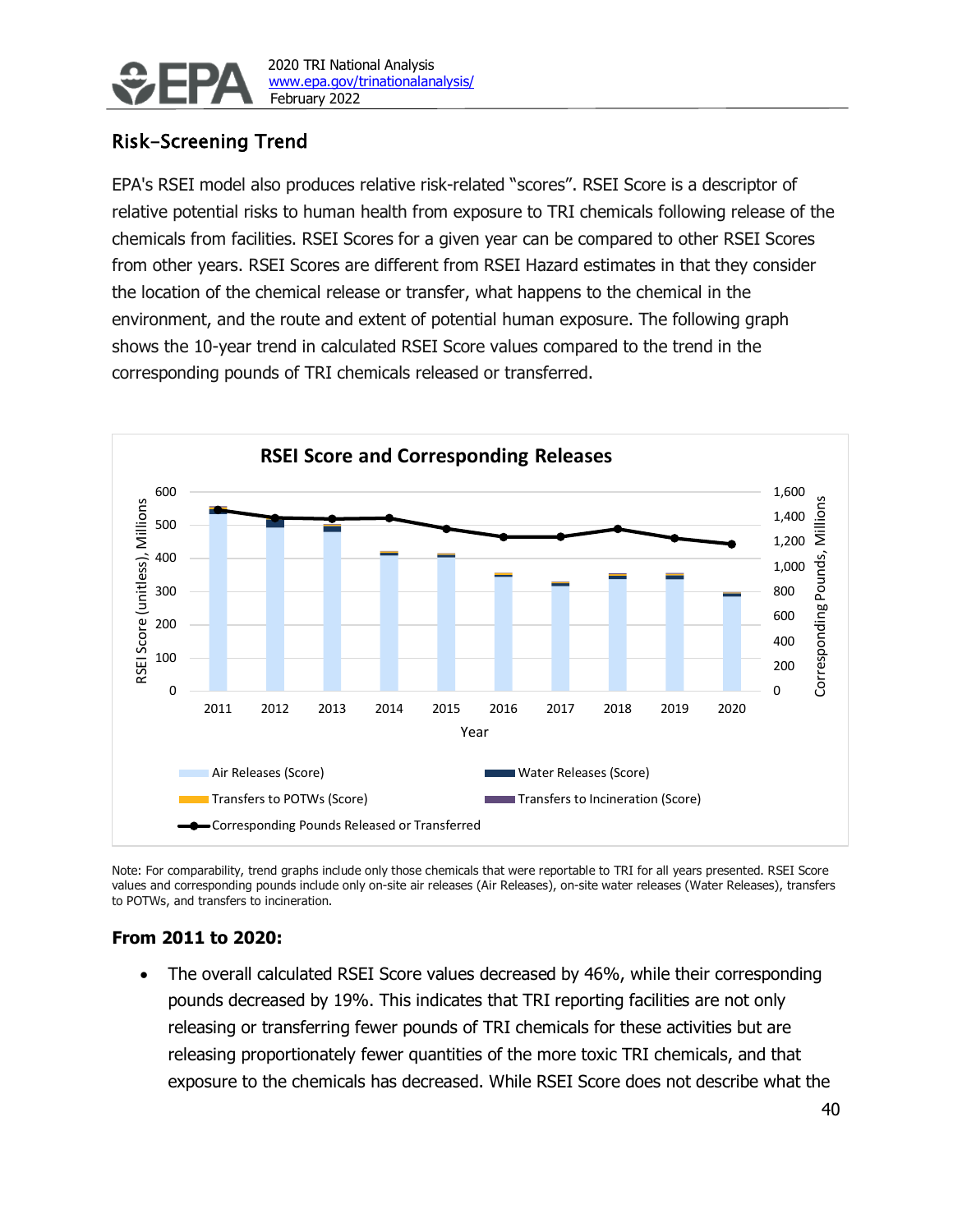

actual risks from these chemicals are to human health, the overall decreases in RSEI Score indicates the that the overall risks, whatever they may be, have declined from 2011 to 2020.

- Of the types of releases modeled by RSEI, on-site air releases, by far, contributed the most to the RSEI Score values.
	- $\circ$  The decrease in RSEI Score values for on-site air releases was driven in part by large decreases in ethylene oxide from two facilities.

## **RSEI Dashboard**

• Use the EPA's [Risk-Screening Environmental Indicators \(RSEI\) EasyRSEI Dashboard](https://edap.epa.gov/public/extensions/EasyRSEI/EasyRSEI.html) to view the national trend in RSEI Hazard and RSEI Score, or use the Dashboard's filter capabilities to view other RSEI information for a specific chemical or location of interest.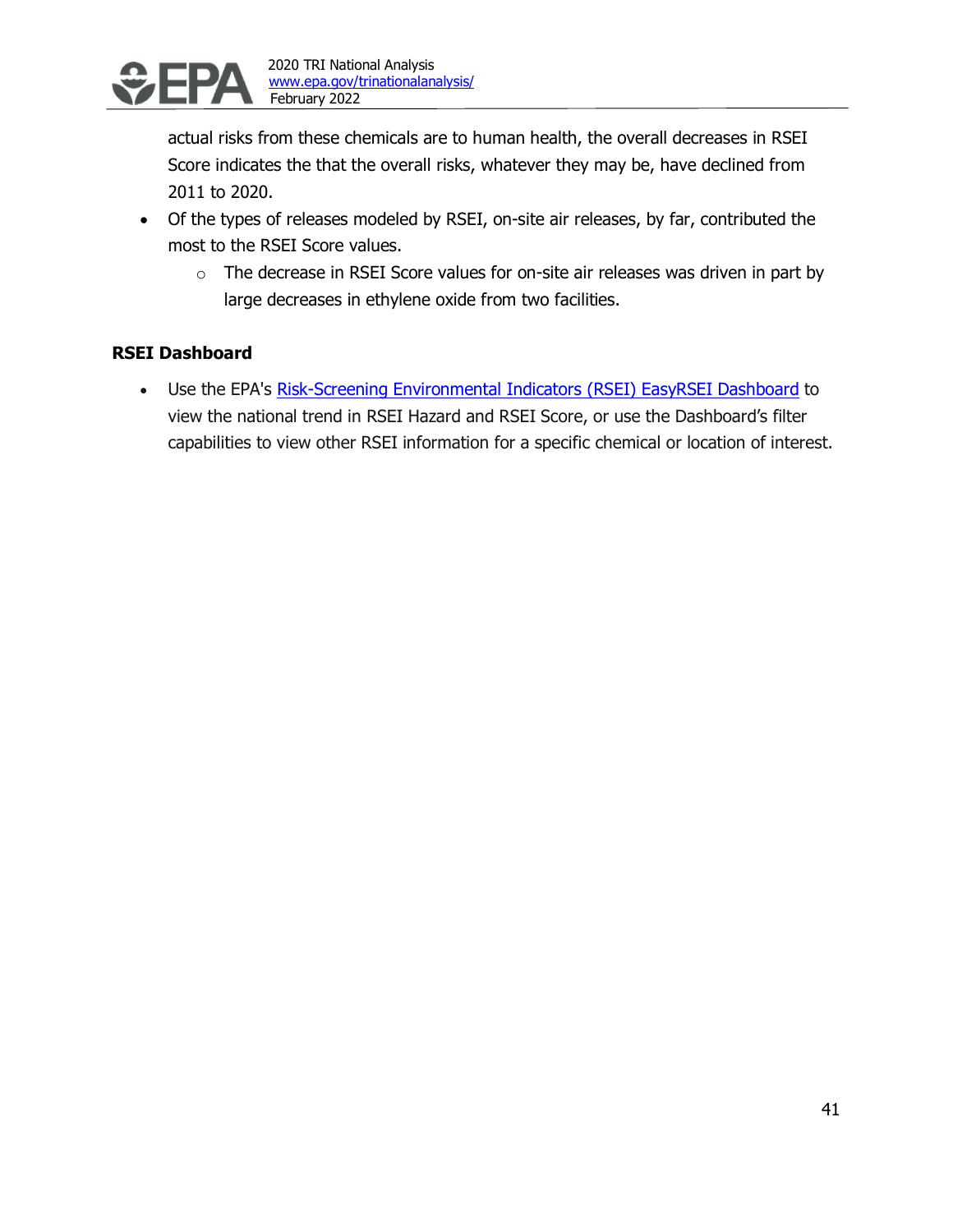

# Air Releases

Emissions of TRI chemicals into the air continue to decline, driving decreased total releases. These releases include both fugitive air emissions and stack air emissions.

This graph shows the 10-year trend in the pounds of chemicals released into the air. EPA regulates emissions of chemicals into air under the [Clean Air Act,](https://www.epa.gov/clean-air-act-overview) which requires facilities that are major sources of air pollutants to obtain and comply with an operating permit.



Note: For comparability, trend graphs include only those chemicals that were reportable to TRI for all years presented.

### **From 2011 to 2020:**

- Releases into the air decreased by 34% (-277 million pounds).
	- $\circ$  Since 2011, air releases of hydrochloric acid, sulfuric acid, hydrogen fluoride, toluene, and methanol decreased by the greatest quantities.
	- $\circ$  This decrease was driven by electric utilities due to: decreased emissions of hydrochloric acid and sulfuric acid; a shift from coal to other fuel sources (e.g., natural gas); and the installation of pollution control technologies at coal-fired power plants.
		- Note that only those electric utilities that combust coal or oil to generate power for distribution into commerce are covered under TRI reporting requirements. Therefore, electric utilities that shift from combusting coal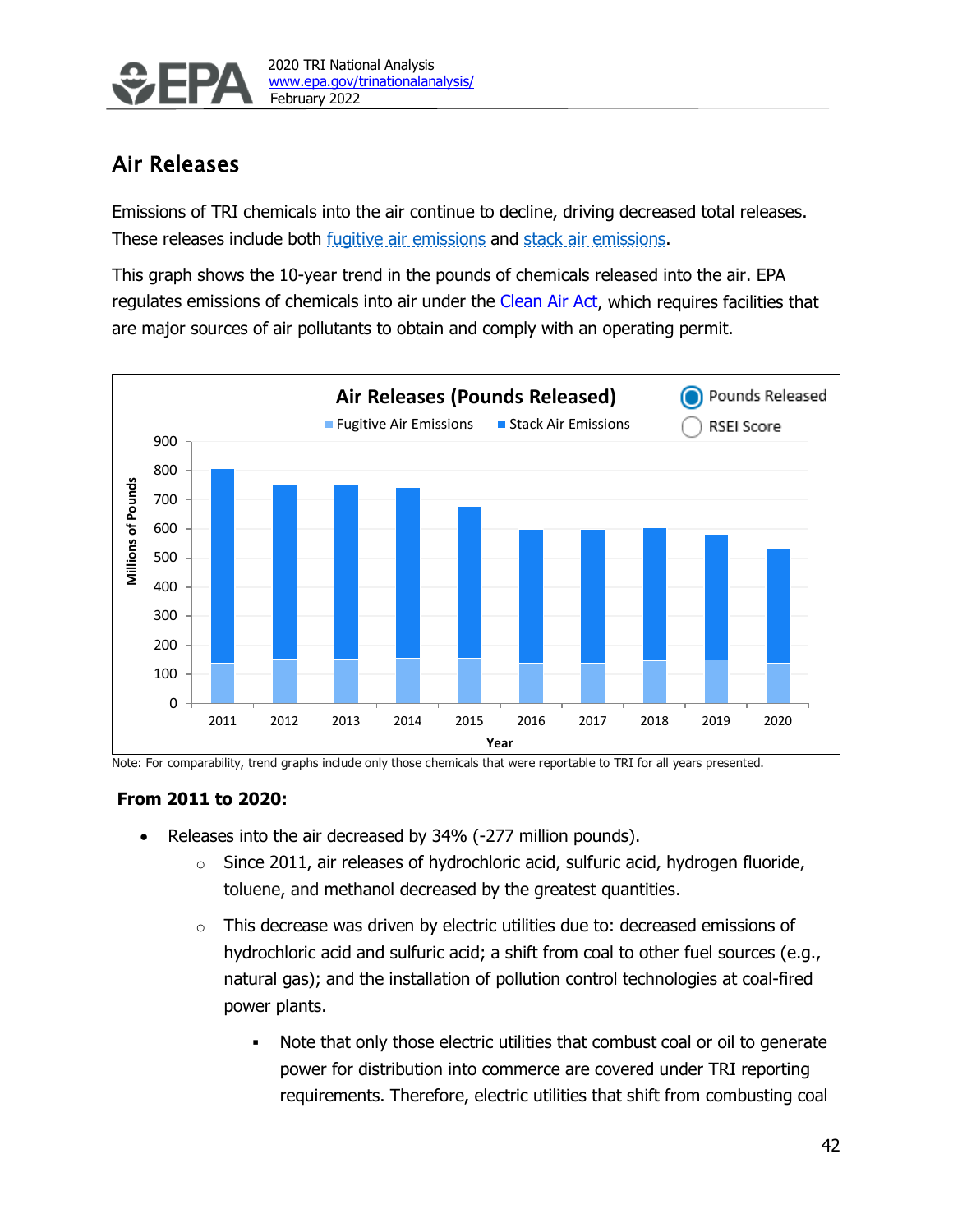

or oil to entirely using other fuel sources (such as natural gas) are not required to report to TRI.

- Air releases of chemicals classified as carcinogens by the Occupational Safety and Health Administration (OSHA) also decreased; see the [Air Releases of OSHA Carcinogens](#page-38-0) figure.
- For trends in air releases of other chemicals of special concern, including lead and mercury, [see the Chemicals of Special Concern](#page-27-0) section.

## **In 2020:**

- The TRI chemicals released into the air in the largest quantities were ammonia and methanol.
- Air releases of TRI chemicals decreased by 9% since 2019.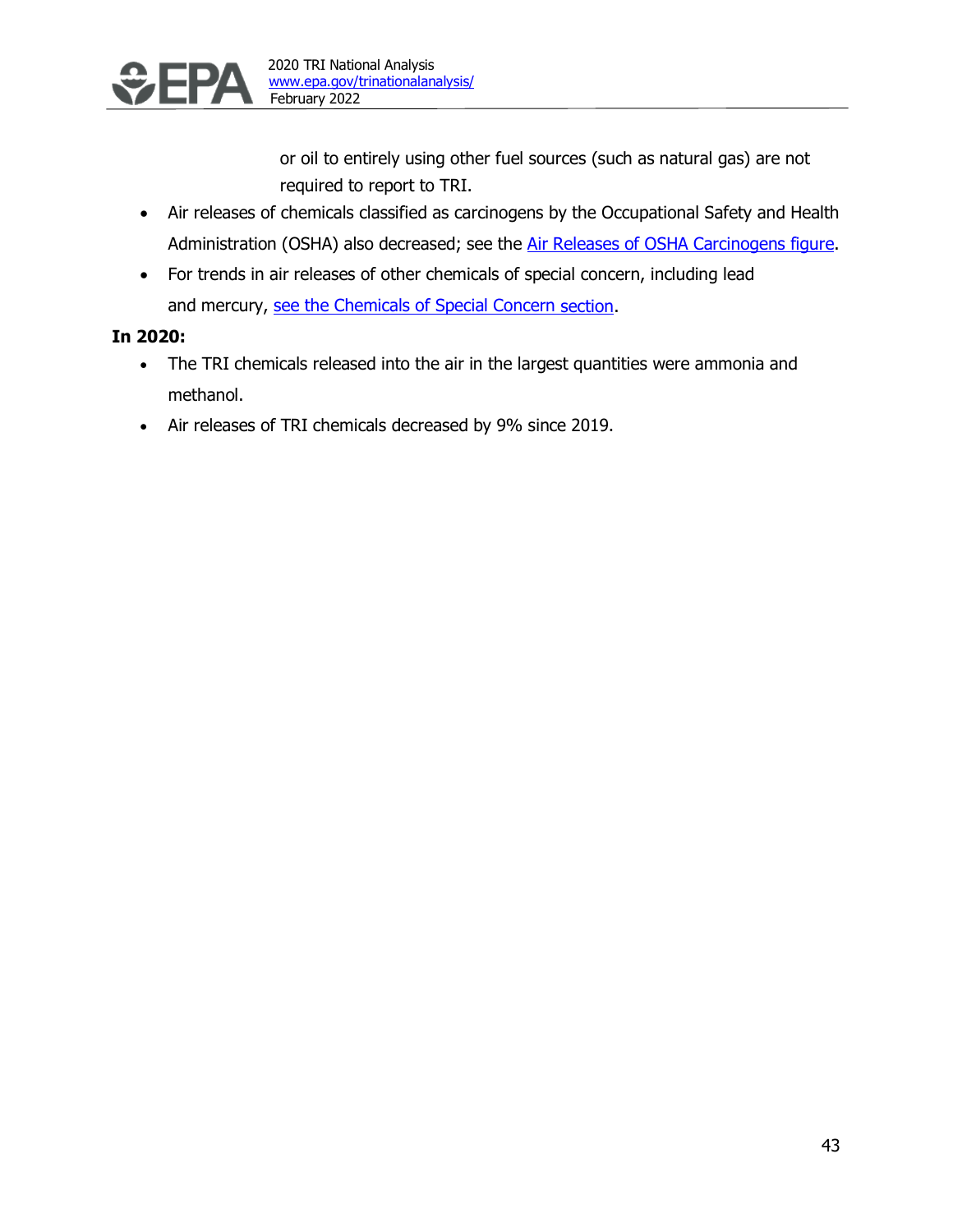

Pounds Released **Air Releases (RSEI Score)** RSEI Score 600 ■ Fugitive Air Releases ■ Stack Air Releases RSEI Score (unitless), Millions 500 **RSEI Score (unitless), Millions** 400 300 200 100 0 2011 2012 2013 2014 2015 2016 2017 2018 2019 2020 **Year**

This graph shows the 10-year trend in [RSEI Scores](#page-6-0) for TRI air releases.

Note: For comparability, trend graphs include only those chemicals that were reportable to TRI for all years presented.

- The chemicals that contributed the most to the RSEI Score values for air releases are ethylene oxide and chromium.
- As shown in the Pounds Released chart, facilities reported considerably more stack air releases than fugitive air releases, but their relative contributions to the RSEI Score values have been similar in recent years, as shown in the "RSEI Score" chart. This is because chemicals released through stacks tend to be dispersed over a wider area than fugitive air releases, resulting in lower average concentrations. As a result, surrounding populations have less chance of being exposed to chemicals released through stacks compared to fugitive emissions.
- For a complete, step-by-step description of how EPA's RSEI model derives and models RSEI Score values from stack air emissions and fugitive air emissions, see "Section 5.3: Modeling Air Releases" in Chapter 5 ("Exposure and Population Modeling") of [EPA's Risk-](https://www.epa.gov/rsei/risk-screening-environmental-indicators-rsei-methodology-version-239)[Screening Environmental Indicators \(RSEI\) Methodology](https://www.epa.gov/rsei/risk-screening-environmental-indicators-rsei-methodology-version-239).
- For general information on how RSEI Scores are estimated, see [Hazard and Potential](#page-6-0) [Risk of TRI Chemicals.](#page-6-0)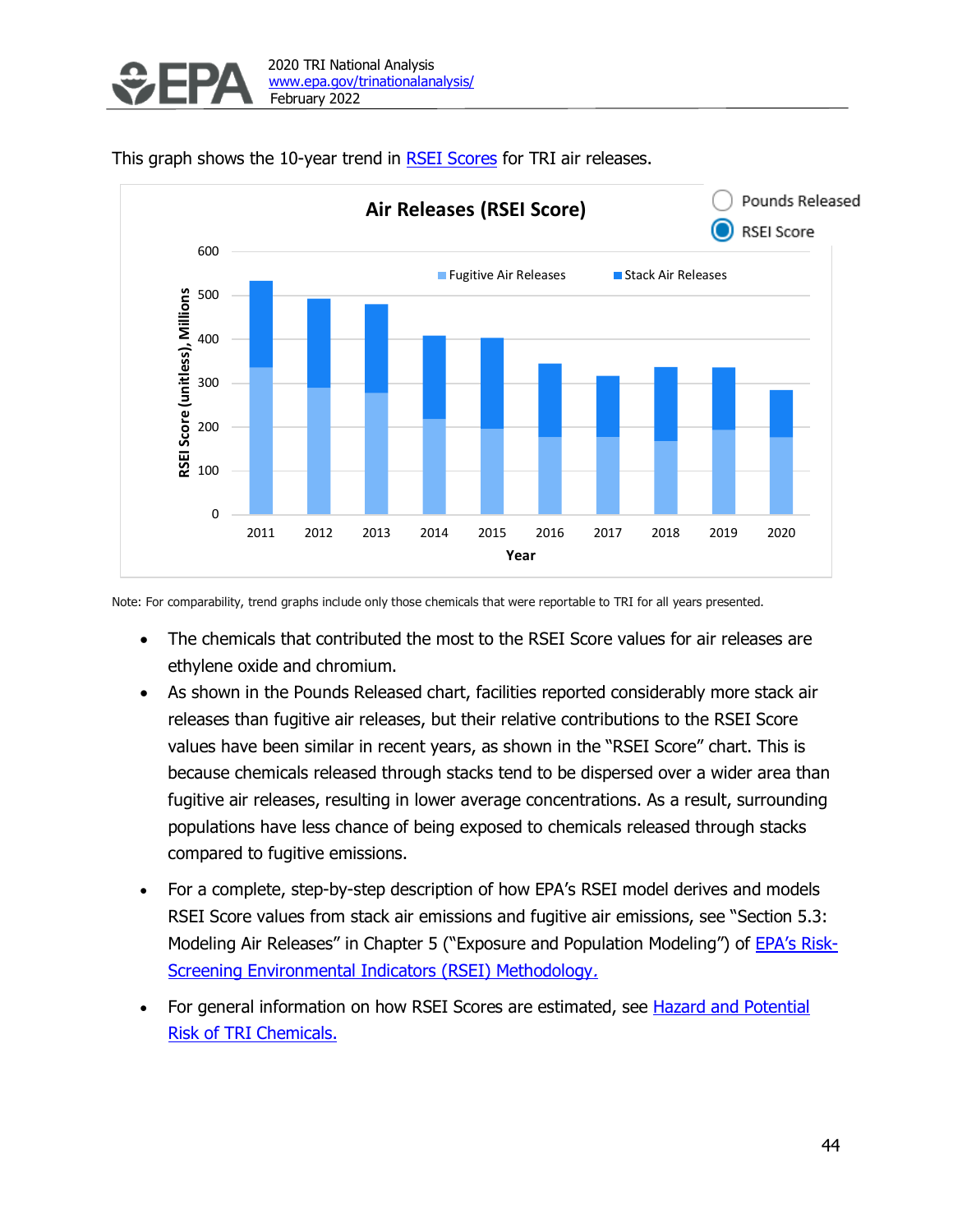

# Air Releases by Chemical

This pie chart shows which TRI chemicals were released into the air in the greatest quantities during 2020.



Note: Percentages do not sum to 100% due to rounding.

- Ammonia: Facilities that manufacture nitrogen-based fertilizers accounted for 44% of the ammonia released to air during 2020.
- Methanol: The paper manufacturing sector released the most methanol to air.
- $\bullet$  n-Hexane: Air releases were primarily from food manufacturing facilities.
- Sulfuric acid and hydrochloric acid: In 2020, 78% of sulfuric acid and 28% of hydrochloric acid air emissions were reported by facilities in the electric utilities sector.

## Air Releases by Industry

This pie chart shows the TRI-covered industry sectors that reported the largest quantities of TRI chemicals released into the air during 2020.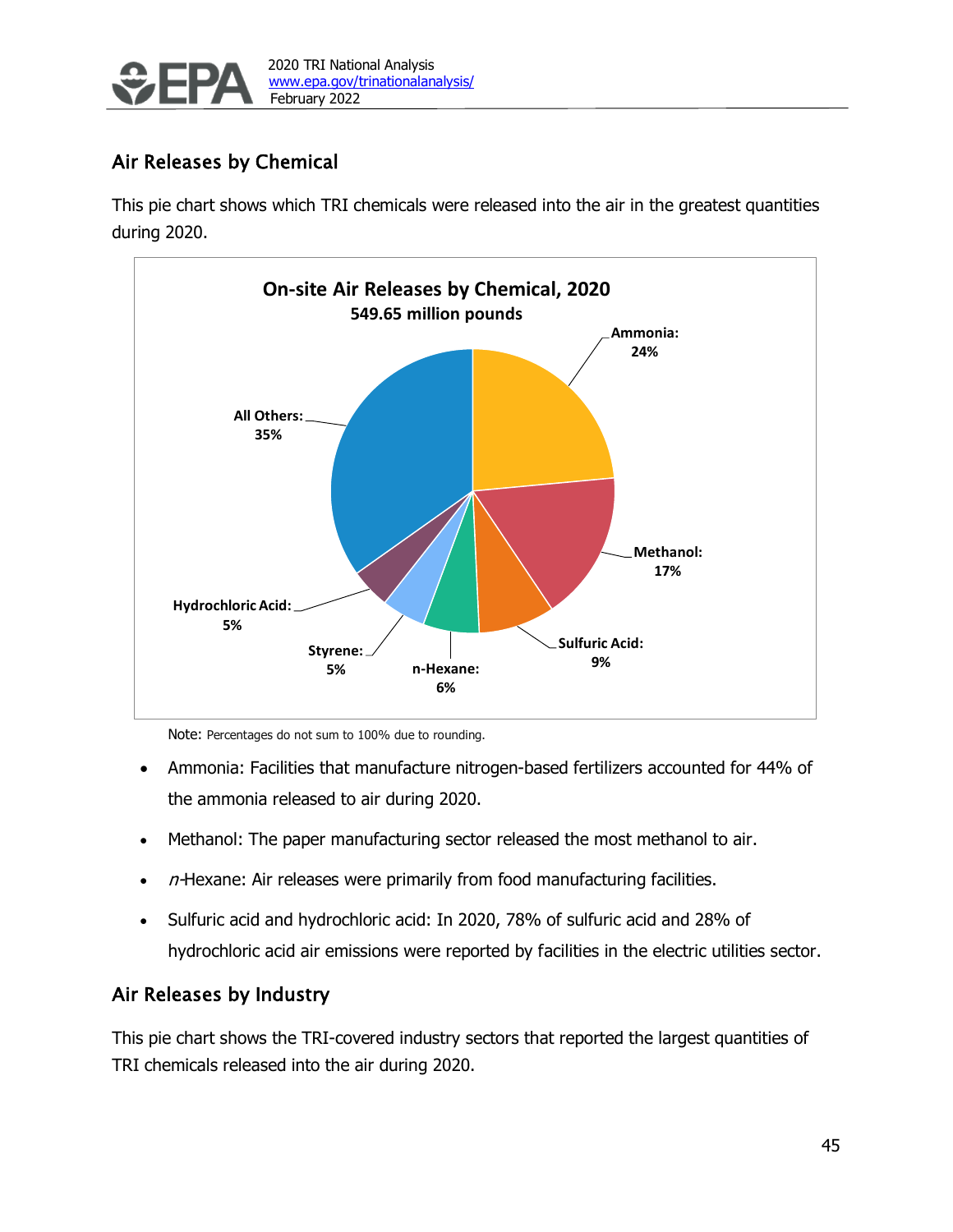



- Facilities in the chemical manufacturing, paper manufacturing, and electric utility sectors accounted for the largest releases of TRI chemicals to air during 2020.
	- $\circ$  Chemical manufacturing: Air releases were mostly of ammonia (46%) and ethylene (10%).
	- $\circ$  Paper manufacturing: Air releases were primarily methanol (65%).
	- o Electric utilities: Air releases were mostly of sulfuric acid aerosols (62%).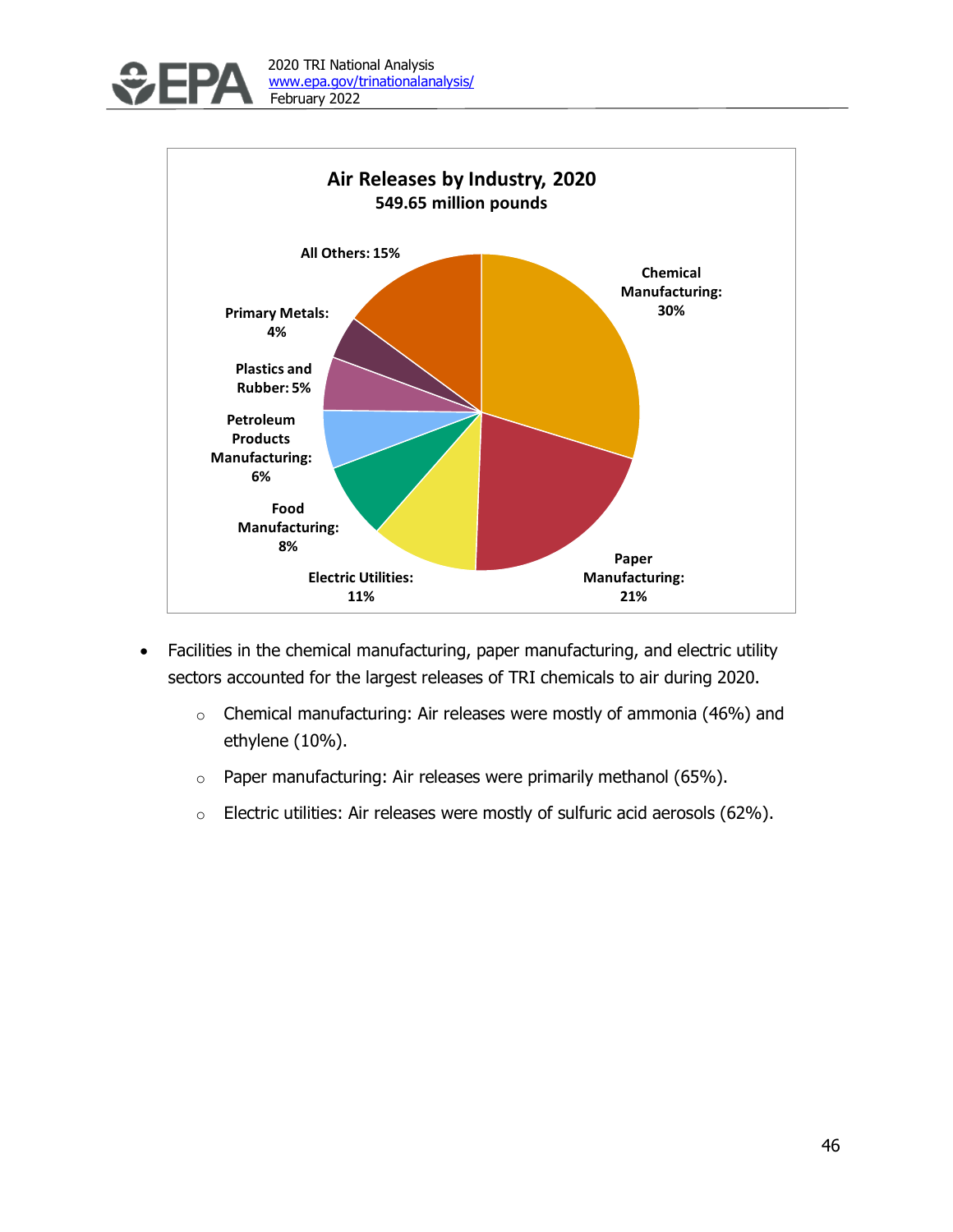

# Water Releases

TRI chemicals released into streams or other water bodies are referred to as "water releases" or "surface water discharges." They are regulated under the Clean Water Act and often require permits under the [National Pollutant Discharge Elimination System \(NPDES\).](https://www.epa.gov/npdes)

The following graph shows the 10-year trend in the pounds of TRI chemicals discharged into water bodies.



Note: For comparability, trend graphs include only those chemicals that were reportable to TRI for all years presented.

### **From 2011 to 2020:**

- Discharges of TRI chemicals into surface water decreased by 29 million pounds (-13%). Most of this decline was due to reduced releases of nitrate compounds.
	- $\circ$  Nitrate compounds are often formed as byproducts during wastewater treatment processes such as when nitric acid is neutralized, or when nitrification takes place to meet standards under EPA's effluent guidelines. More nitrate compounds are released into the water than any other TRI chemical.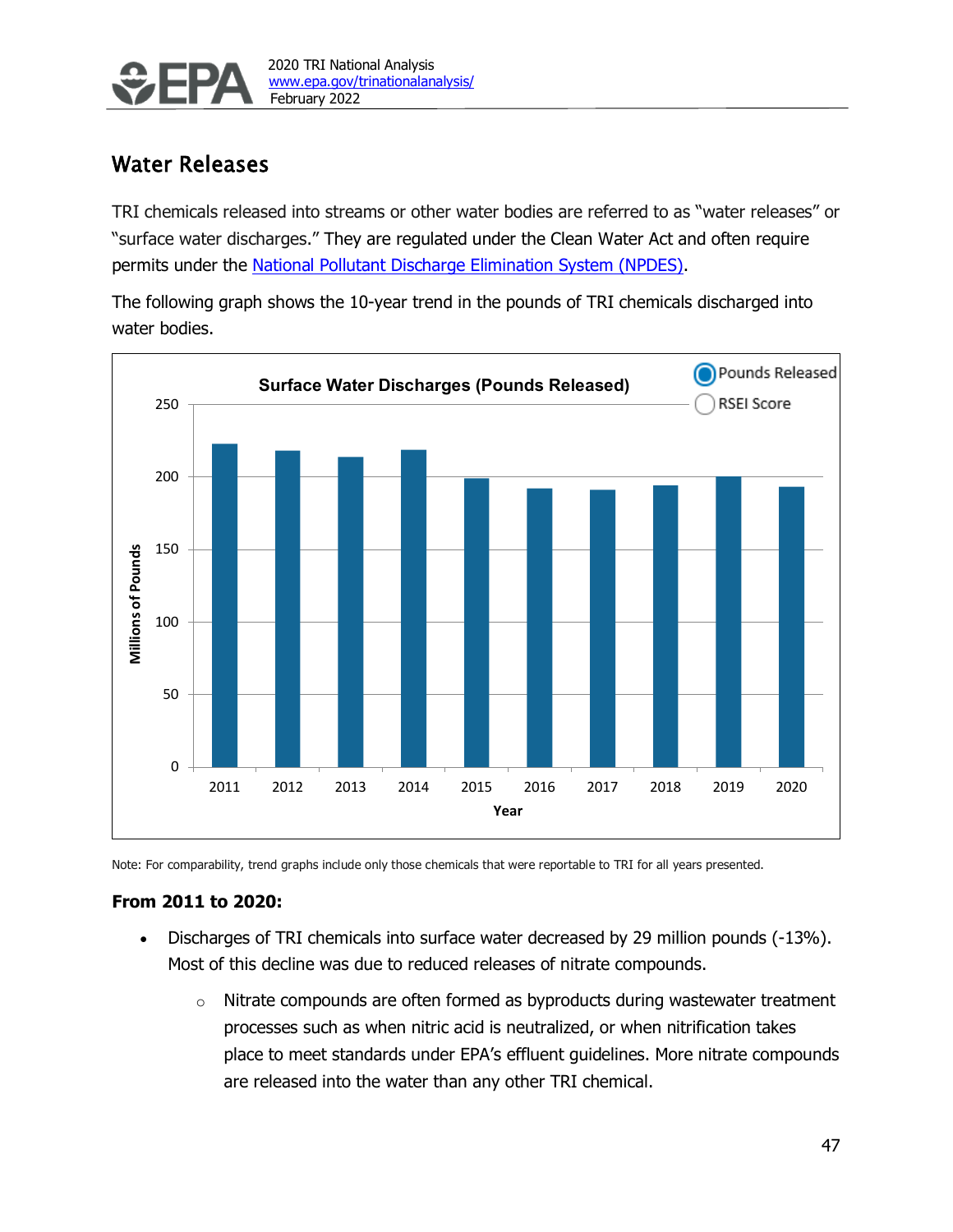

### **In 2020:**

• Nitrate compounds alone accounted for 91% of total TRI water releases.

The following graph shows the 10-year trend in [RSEI Scores](#page-6-0) for TRI chemicals directly released into water bodies.



Note: For comparability, trend graphs include only those chemicals that were reportable to TRI for all years presented.

- The biggest chemical contributors to the RSEI Scores for water releases from 2011 to 2020 were arsenic compounds and nitroglycerin.
- The increase from 2011 to 2012 was driven in part by increases in discharges of hexachlorobenzene and nitroglycerin.
- For a complete, step-by-step description of how EPA's RSEI model derives and models RSEI Score values from surface water discharges of TRI chemicals, see "Section 5.4: Modeling Surface Water Releases" in Chapter 5 ("Exposure and Population Modeling") of [EPA's Risk-Screening Environmental Indicators \(RSEI\) Methodology](https://www.epa.gov/rsei/risk-screening-environmental-indicators-rsei-methodology-version-239).
- For general information on how RSEI Scores are estimated, see [Hazard and Potential](#page-6-0) [Risk of TRI Chemicals.](#page-6-0)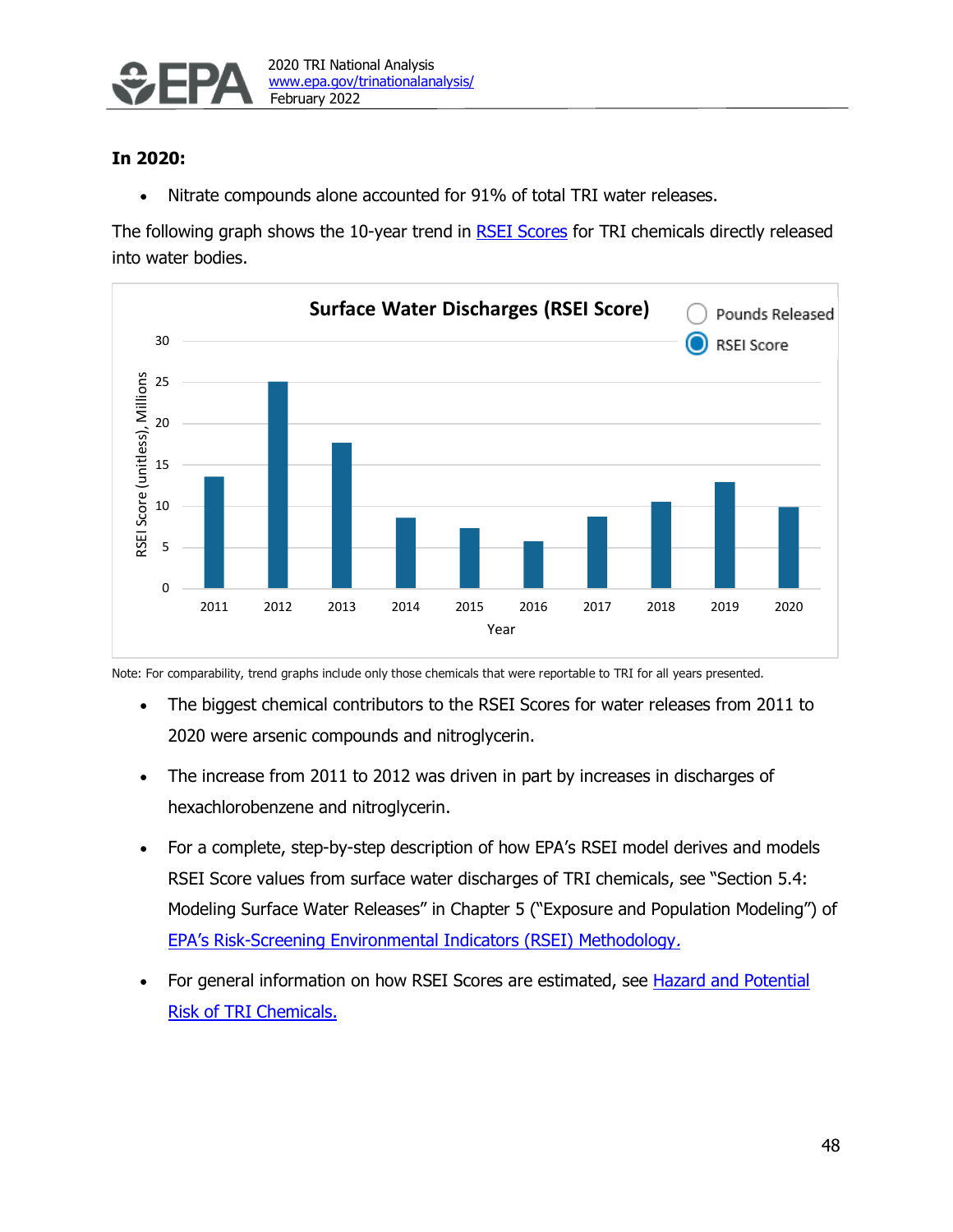

# Water Releases by Chemical

This pie chart shows which TRI-listed chemicals were released into water bodies in the largest quantities during 2020.



Note: 1) In this chart, metals are combined with their metal compounds, although metals and compounds of the same metal are listed separately on the TRI list (e.g., manganese is listed separately from manganese compounds). 2) Percentages do not sum to 100% due to rounding.

• Nitrate compounds accounted for 91% of the total quantity of TRI chemicals released to water in 2020. Nitrate compounds dissolve in water and are commonly formed as part of facilities' onsite wastewater treatment processes. The food manufacturing sector contributed 44% of total nitrate compound releases to water, due to the treatment required for biological materials in wastewater, such as from meat processing facilities.

## **What Are Nitrate Compounds?**

Nitrate compounds are a group of chemicals with relatively low toxicity to humans, but in nitrogen-limited waters, nitrates have the potential to cause increased algal growth leading to eutrophication in the aquatic environment. [See EPA's Nutrient](https://www.epa.gov/nutrientpollution/problem)  [Pollution webpage for more information](https://www.epa.gov/nutrientpollution/problem)  [about the issue of eutrophication.](https://www.epa.gov/nutrientpollution/problem)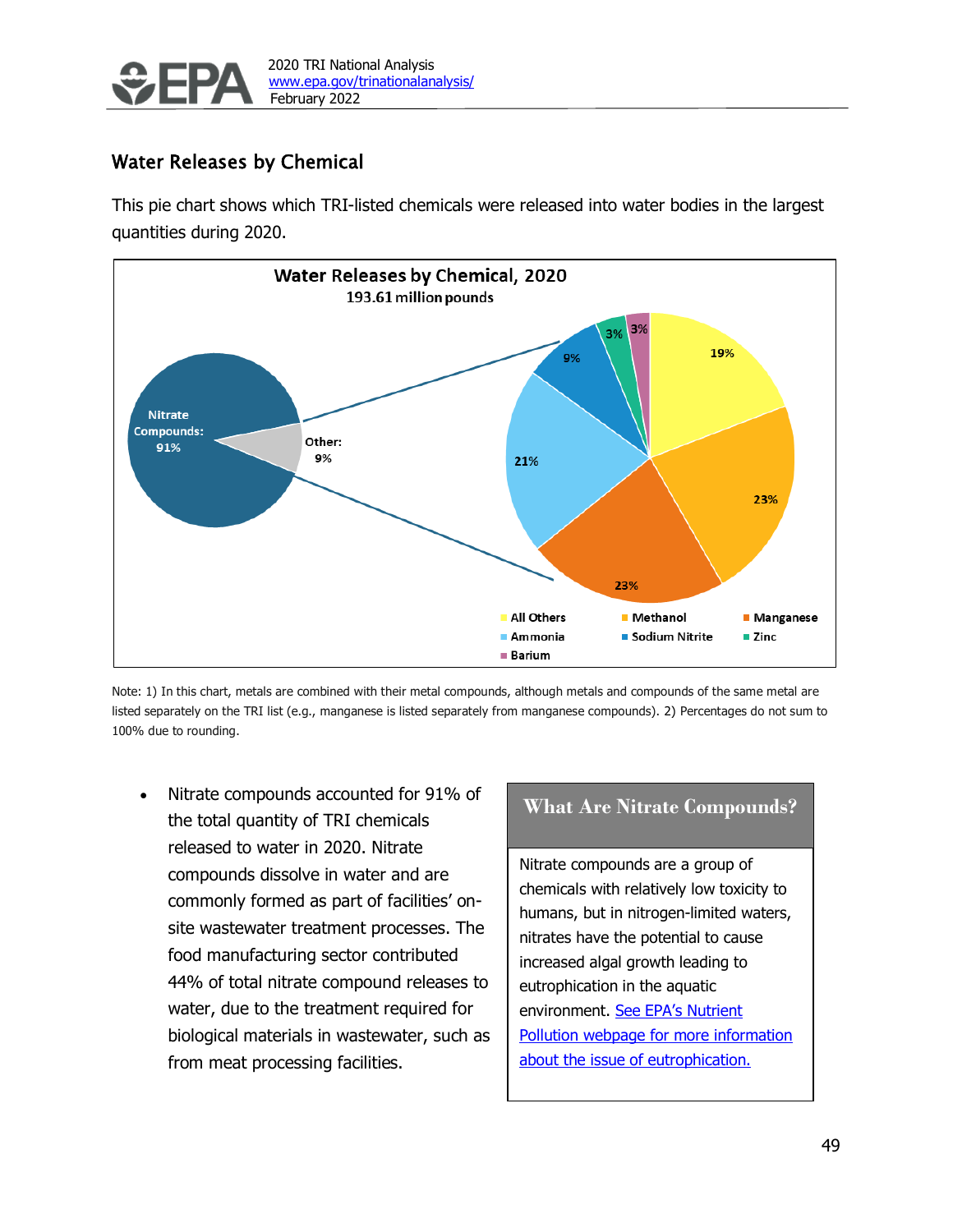

• Methanol, manganese compounds, and ammonia were released in the next-largest quantities, and, in terms of combined mass, accounted for 6% of the chemicals released into water.

# Water Releases by Industry

This pie chart shows the TRI-covered industry sectors that reported the largest quantities of TRI chemicals released into water bodies during 2020.



- Facilities in the food manufacturing sector accounted for 40% of water releases of TRI chemicals for 2020 and approximately one-third of annual water releases over the past ten years.
	- $\circ$  Nitrate compounds accounted for 99% of the total quantity of water releases from the food manufacturing sector. Nitrate compounds are relatively less toxic to humans than many other TRI chemicals discharged into surface waters but are formed in large quantities by this sector during wastewater treatment processes due to the high biological content of wastewater.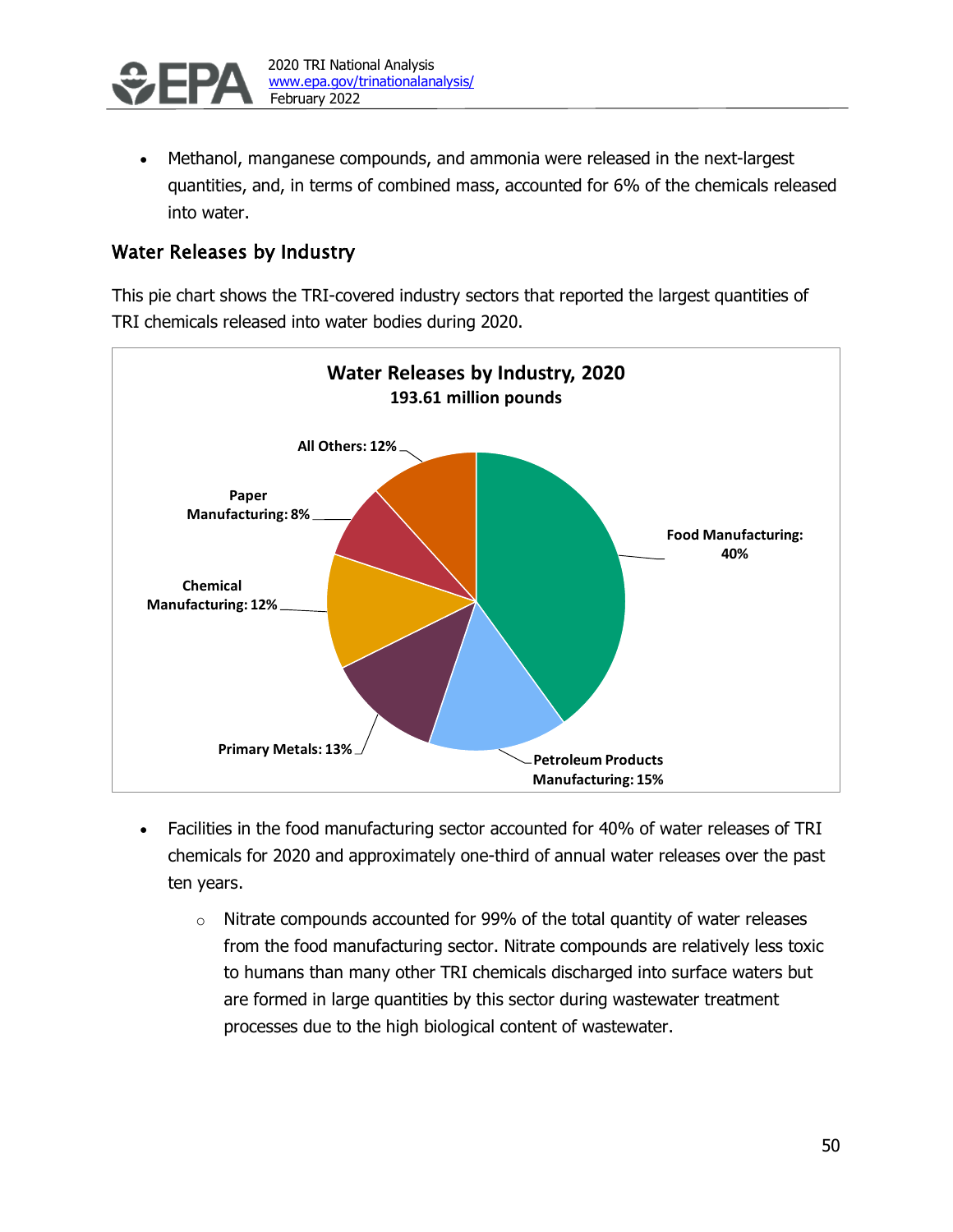

# Land Disposal

Land disposal includes disposal of TRI chemicals in landfills, underground injection wells, surface impoundments, or other types of containment. Land disposal of chemicals is often regulated by EPA under the [Resource Conservation and Recovery Act \(RCRA\).](https://www.epa.gov/rcra/resource-conservation-and-recovery-act-rcra-overview) RCRA design standards for landfills and surface impoundments include a double liner, a leachate collection and removal system, and a leak detection system. Operators of these disposal units must also comply with RCRA inspection, monitoring, and release response requirements.

This graph shows the 10-year trend in TRI chemicals disposed of to land on site at facilities. The metal mining sector accounts for most of this disposal.

(and Disposal, All Sectors



Note: For comparability, trend graphs include only those chemicals that were reportable to TRI for all years presented.

#### **From 2011 to 2020:**

- On-site land disposal has fluctuated over the last ten years.
- The decreases since 2017 were driven primarily by decreases in TRI chemical quantities disposed of on site to land by metal mines.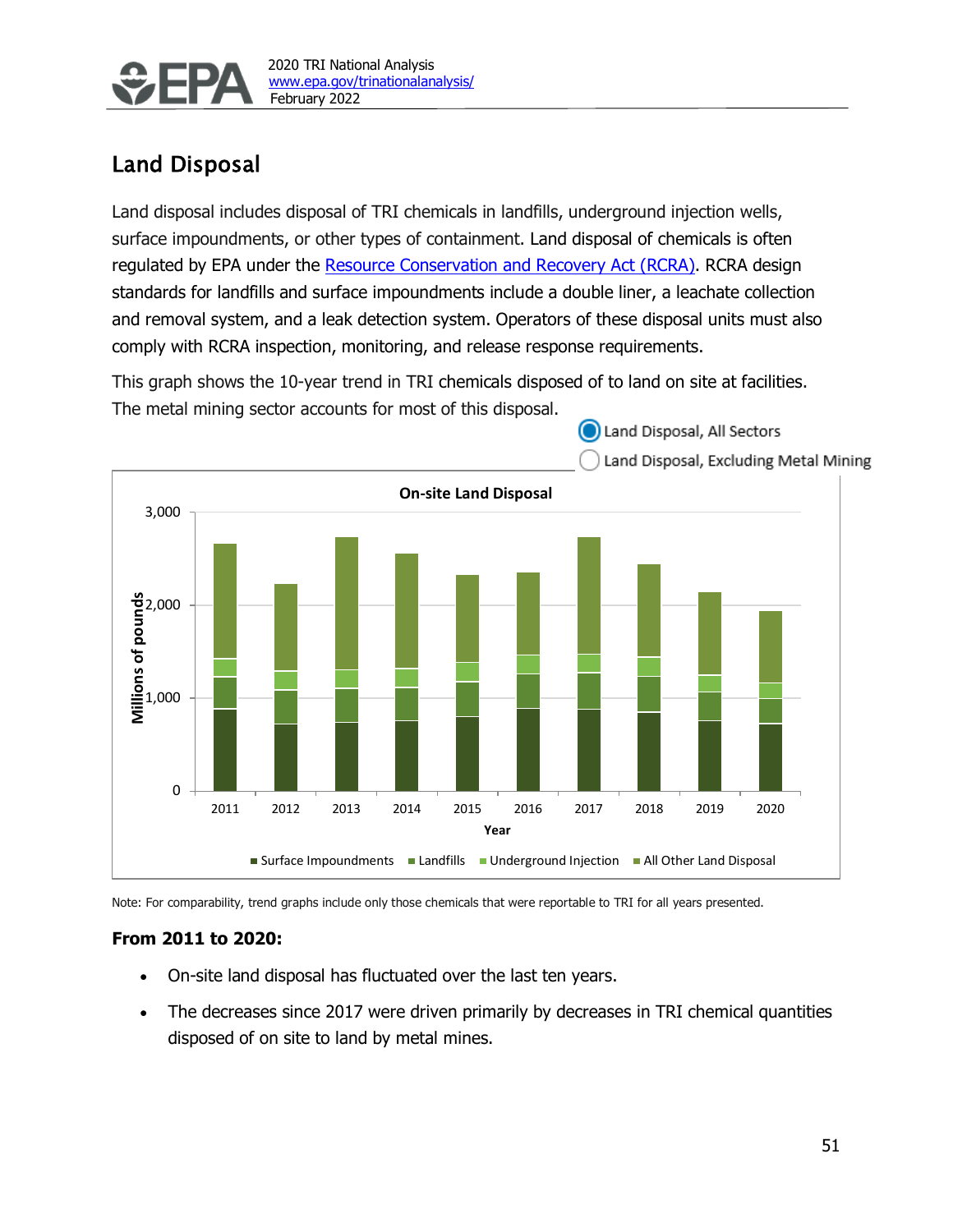

"All Other Land Disposal" in the figure includes disposal to soil (land treatment/application farming) and any other land disposal including the disposal of TRI chemicals contained in waste rock at metal mines.

### **Land releases from metal mines:**

Trends in land disposal were largely driven by the metal mining sector, which accounted for 70% of land disposal quantities for 2020. Select the "Land Disposal, Excluding Metal Mining" button to view the land disposal trend without data from metal mines.

• The TRI chemicals disposed to land by metal mines in 2020 were primarily zinc compounds (29%), lead compounds (29%), and arsenic compounds (22%).

Metal mining facilities typically handle large volumes of material. Besides production volume, one factor cited by

## **Helpful Concepts**

### **[What is underground injection](https://www.epa.gov/uic/general-information-about-injection-wells)**?

Underground injection involves placing fluids underground in porous formations through wells. EPA regulates underground injection through its Underground Injection Control Program under the Safe Drinking Water Act.

## **[What is a surface](https://www.epa.gov/hwpermitting/hazardous-waste-management-facilities-and-units#surfaceimpoundments)  [impoundment?](https://www.epa.gov/hwpermitting/hazardous-waste-management-facilities-and-units#surfaceimpoundments)**

Surface impoundments are natural or artificial depressions, excavations, or diked areas used to hold liquid waste. Construction of surface impoundments must follow criteria including having a double liner and leak detection system. Surface impoundments are sometimes regulated through the Resource Conservation and Recovery Act.

facilities as a contributor to the changes in quantities of waste managed is the chemical composition of the extracted ore, which can vary substantially from year to year. In some cases, small changes in the ore's composition can impact whether TRI chemicals in ore qualify for a concentration-based exemption from TRI reporting in one year but not in the next year or vice versa.

Regulations require that waste rock, which contains TRI chemicals, be placed in engineered piles, and may also require that waste rock piles, tailings impoundments, and heap leach pads be stabilized and re-vegetated to provide for productive post-mining land use.

For more information on the mining industry, see the Metal Mining sector profile.

This graph shows the 10-year trend in on-site land disposal, excluding quantities reported by the metal mining sector. The metal mining sector accounts for about 70% of the quantities of TRI chemicals disposed to land in most years.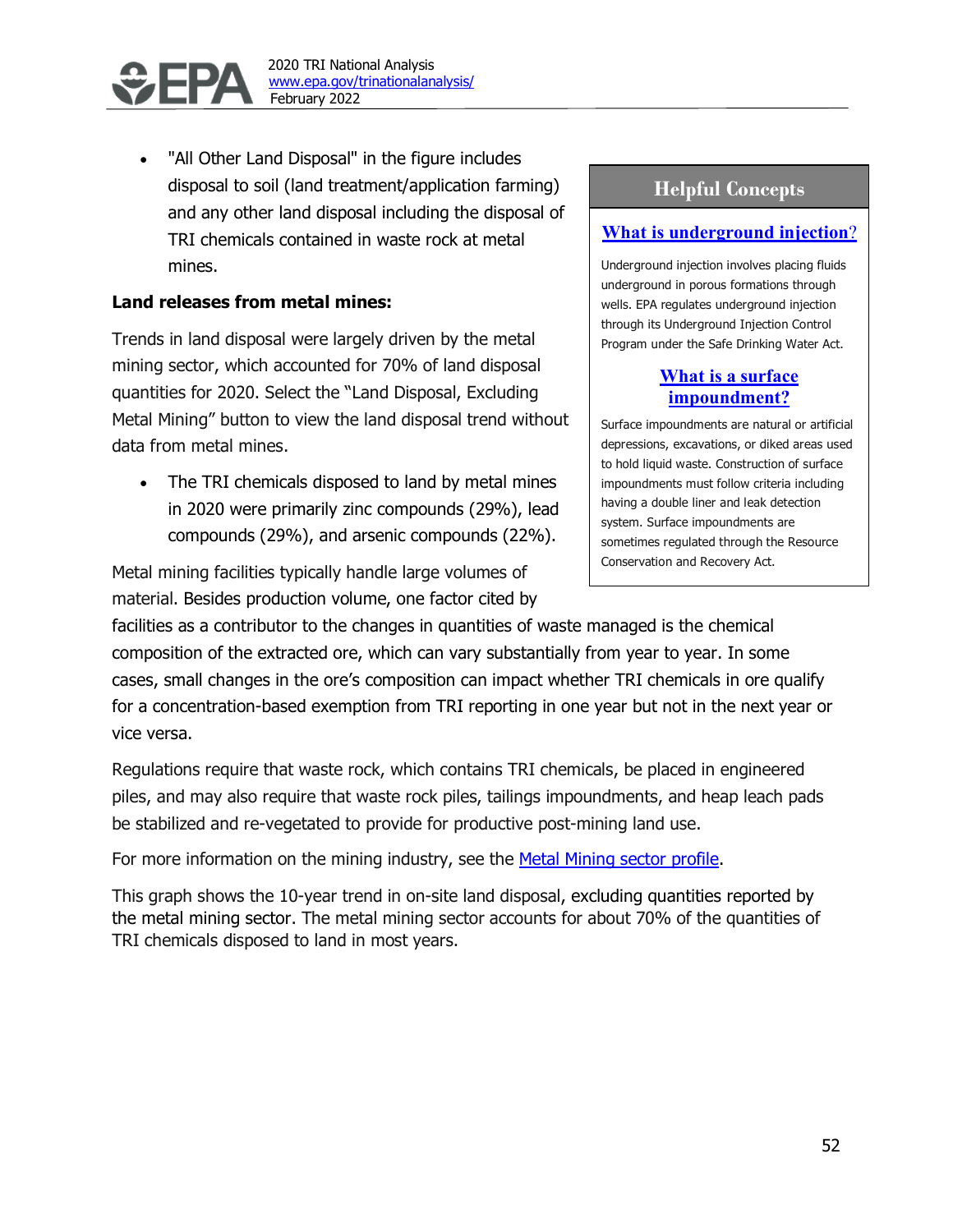



Note: For comparability, trend graphs include only those chemicals that were reportable to TRI for all years presented.

#### **From 2011 to 2020:**

- Total on-site land disposal for all industries other than metal mining was relatively steady for most of the time period presented except for reductions in 2019 and 2020.
- The recent decrease in land disposal for industries other than metal mining was driven by reduced releases to land reported by electric utilities. Land releases from electric utilities have been steadily decreasing since 2014, but the decreases were larger for 2019 and 2020 than in other recent years.
	- $\circ$  For 2011, the first year on this chart, electric utilities reported disposing of 284 million pounds of chemical waste to land, more than any other sector except metal mining. For 2020, the sector reported 118 million pounds of land disposal, a 58% reduction.
	- $\circ$  Note that only those electric utilities that combust coal or oil to generate power for distribution into commerce are covered under TRI reporting requirements.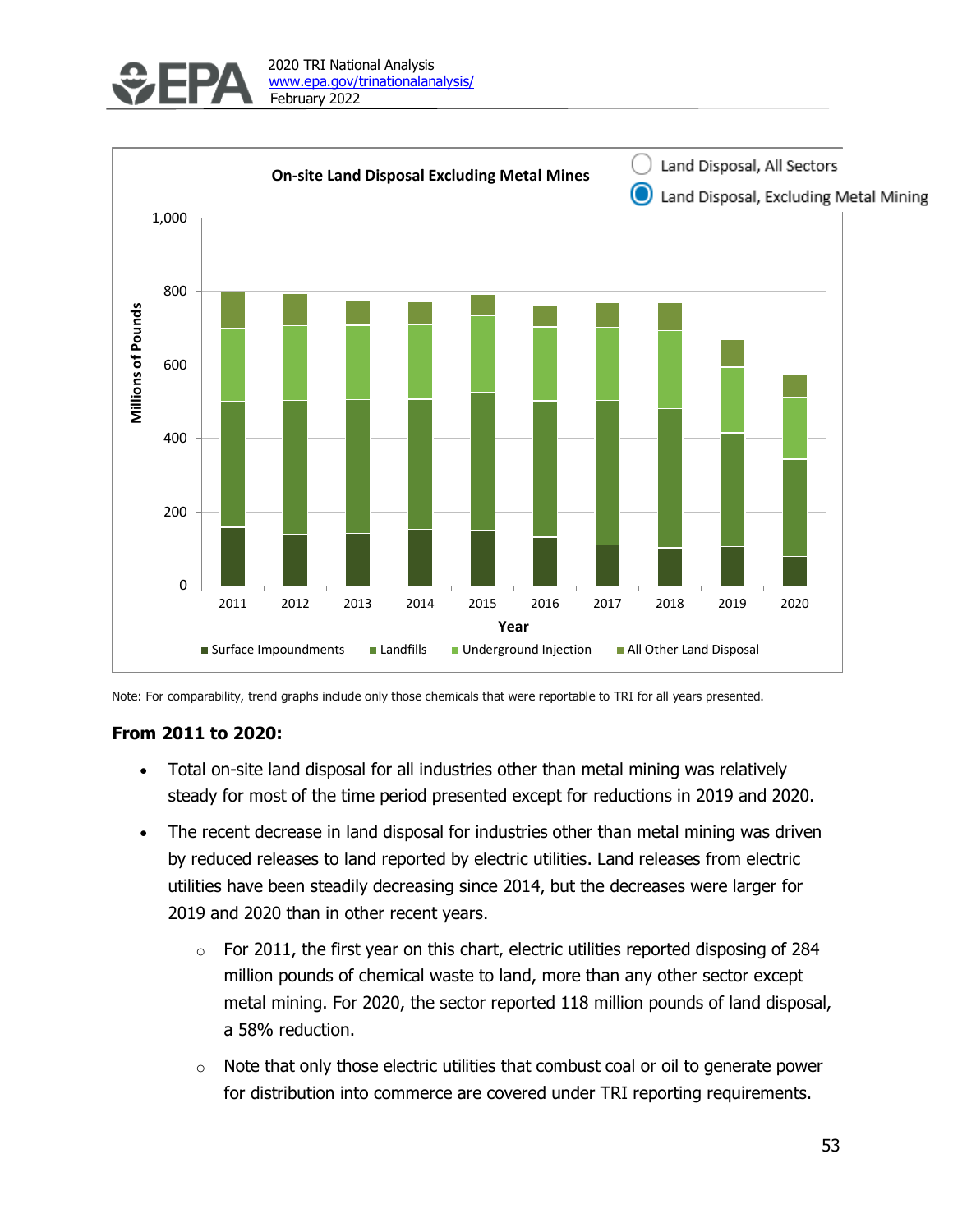

Electric utilities that shift from combusting coal or oil to entirely using other fuel sources (such as natural gas) are not required to report to TRI. For more information on this sector, see the **Electric Utilities sector profile**.

### **In 2020:**

- Excluding the quantities of TRI chemicals disposed of to land by metal mines, the chemicals disposed of on site to land in the largest quantities were: barium and barium compounds (15%), manganese and manganese compounds (13%), and zinc and zinc compounds (11%).
- Excluding metal mines, most on-site land disposal quantities were reported by the chemical manufacturing, electric utilities, primary metals, and hazardous waste management sectors.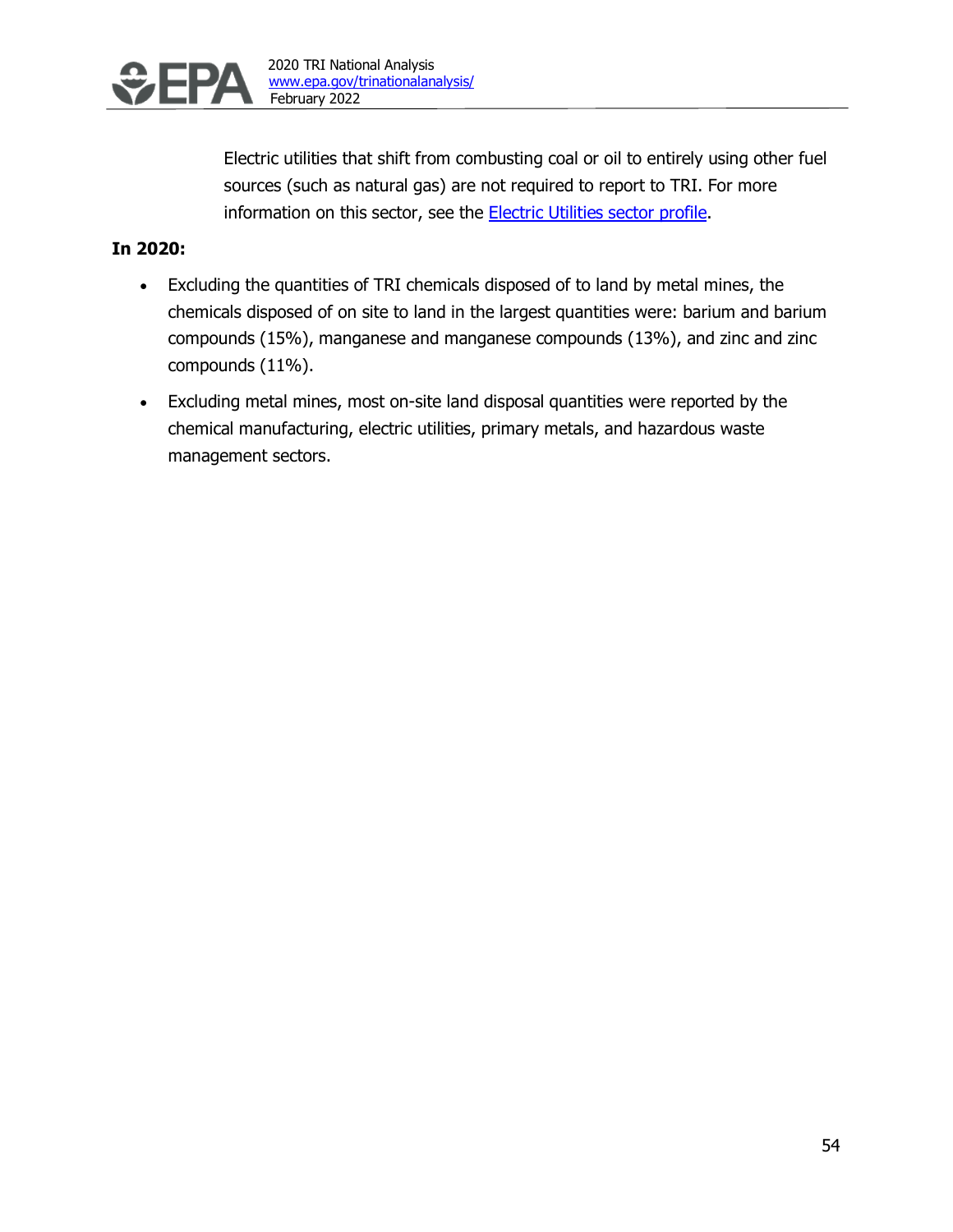

# Land Disposal by Chemical & Industry

# Land Disposal by Chemical

This pie chart shows the chemicals disposed of to land on site in the greatest quantities during 2020. The metal mining sector accounts for most of this disposal. To view the chemicals disposed of to land by sectors other than metal mining, toggle to the "Land Disposal, Excluding Metal Mining" chart.



Note: In this chart, metals are combined with their metal compounds, although metals and compounds of the same metal are listed separately on the TRI list (e.g., lead is listed separately from lead compounds).

The metal mining sector alone was responsible for 91% of the zinc, lead, and arsenic disposed of to land in 2020. These 3 chemicals comprised 62% of the total quantities of TRI chemicals released to land. Toggle to the "Land Disposal, Excluding Metal Mining" chart to see the chemicals released in the greatest quantities by other sectors, which shows a wider array of chemicals.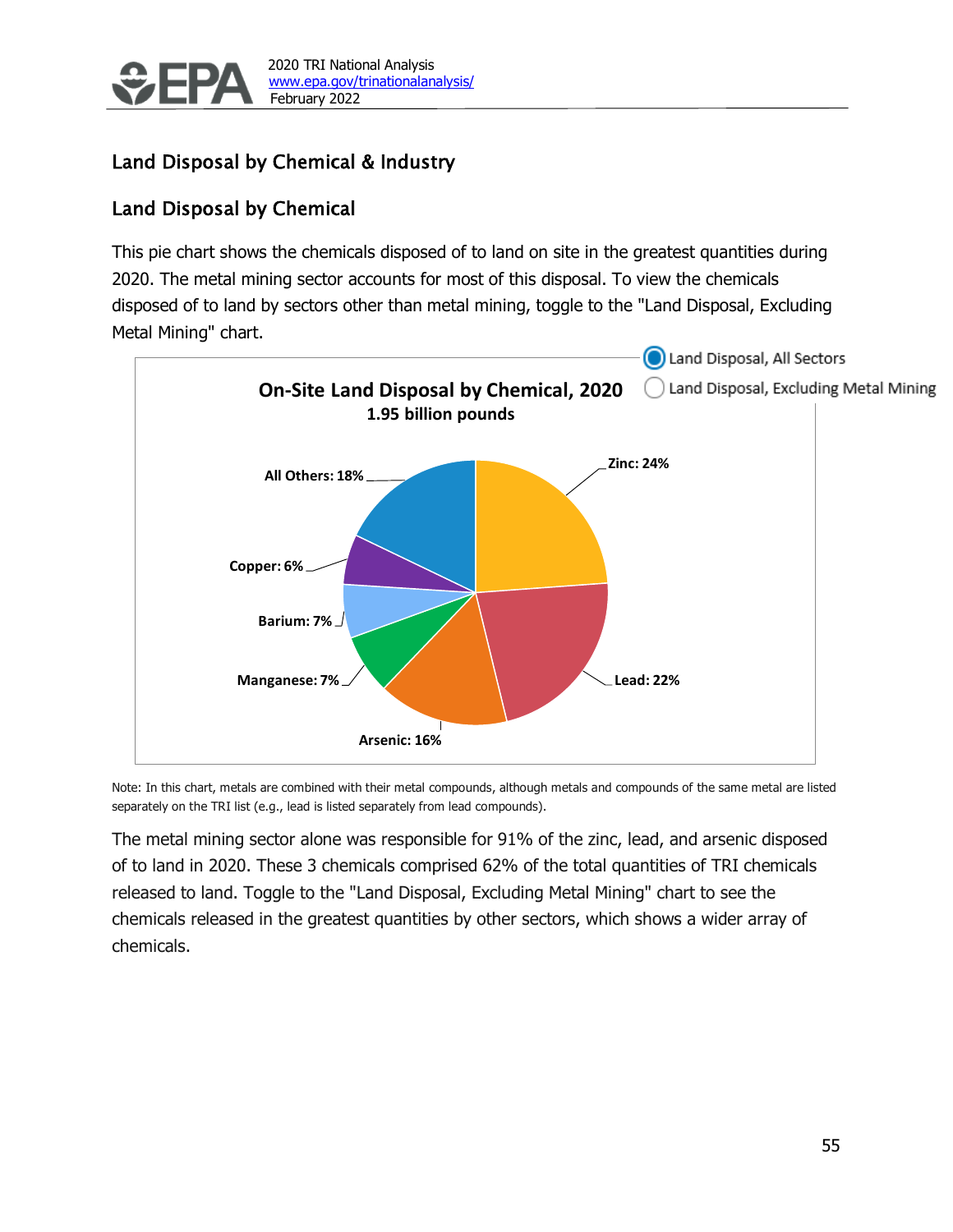

This pie chart shows the chemicals disposed of to land on site in the greatest quantities during 2020, excluding quantities disposed of by facilities in the metal mining sector.



Note: In this chart, metals are combined with their metal compounds, although metals and compounds of the same metal are listed separately on the TRI list (e.g., lead is listed separately from lead compounds). Percentages do not sum to 100% due to rounding.

- When the metal mining sector is excluded, a wider variety of chemicals contribute to most of the land releases. Seven different chemicals, for example, comprised 64% of land releases, as opposed to three chemicals comprising a comparable 62% of releases when metal mining is included (as shown on the "Land Disposal, All Sectors" chart).
- Barium: Most land releases were from the electric utilities sector.
- Manganese: Most land releases were from the chemical manufacturing and primary metals sectors.
- Zinc: Most land releases were from the primary metals sector.

## Land Disposal by Industry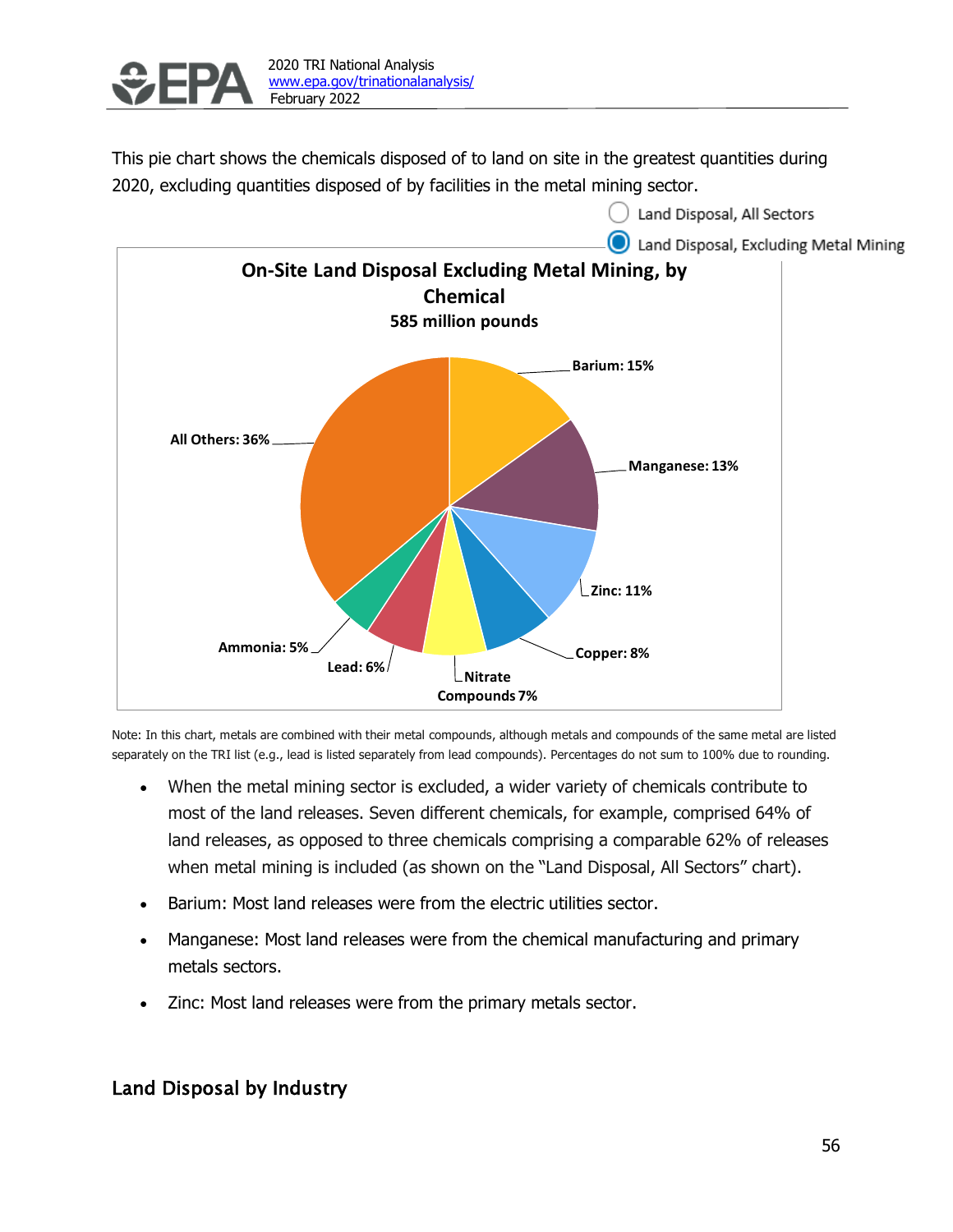

This pie chart shows the TRI-covered industry sectors that reported the greatest quantities of on-site land disposal of TRI chemicals during 2020.



- Metal mines accounted for most of the TRI chemicals disposed of to land in 2020.
- The relative contribution by each industry sector to on-site land disposal has not changed considerably in recent years.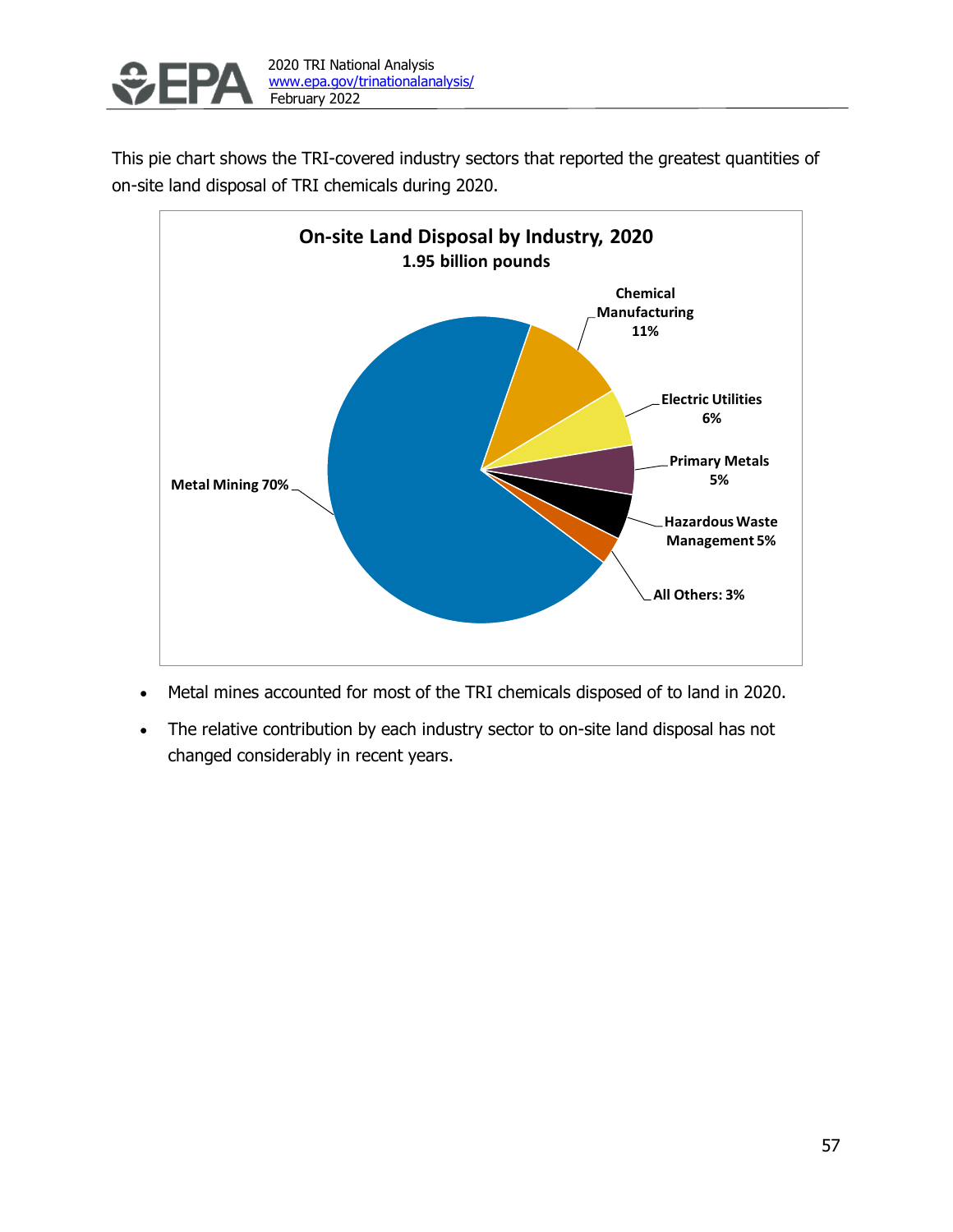

# <span id="page-27-0"></span>Chemicals of Special Concern

In this section, we take a closer look at some of the Toxics Release Inventory (TRI) chemicals that are persistent, bioaccumulative, and toxic (PBT) and are classified as chemicals of special concern, including lead and lead compounds, mercury and mercury compounds, dioxin and dioxin-like compounds.

PBTs are toxic, break down very slowly in the environment, and tend to build up in the tissue of organisms throughout the food web. These organisms serve as food sources for other organisms, including humans, that are sensitive to the toxic effects of PBT chemicals.

Reporting thresholds for the 16 chemicals and 5 chemical categories designated as **PBTs** on the [TRI chemical list](https://www.epa.gov/toxics-release-inventory-tri-program/persistent-bioaccumulative-toxic-pbt-chemicals-covered-tri) are lower than for other TRI chemicals. Thresholds vary by chemical but range from 10 pounds to 100 pounds for most PBTs, or 0.1 grams for dioxin and dioxin-like compounds.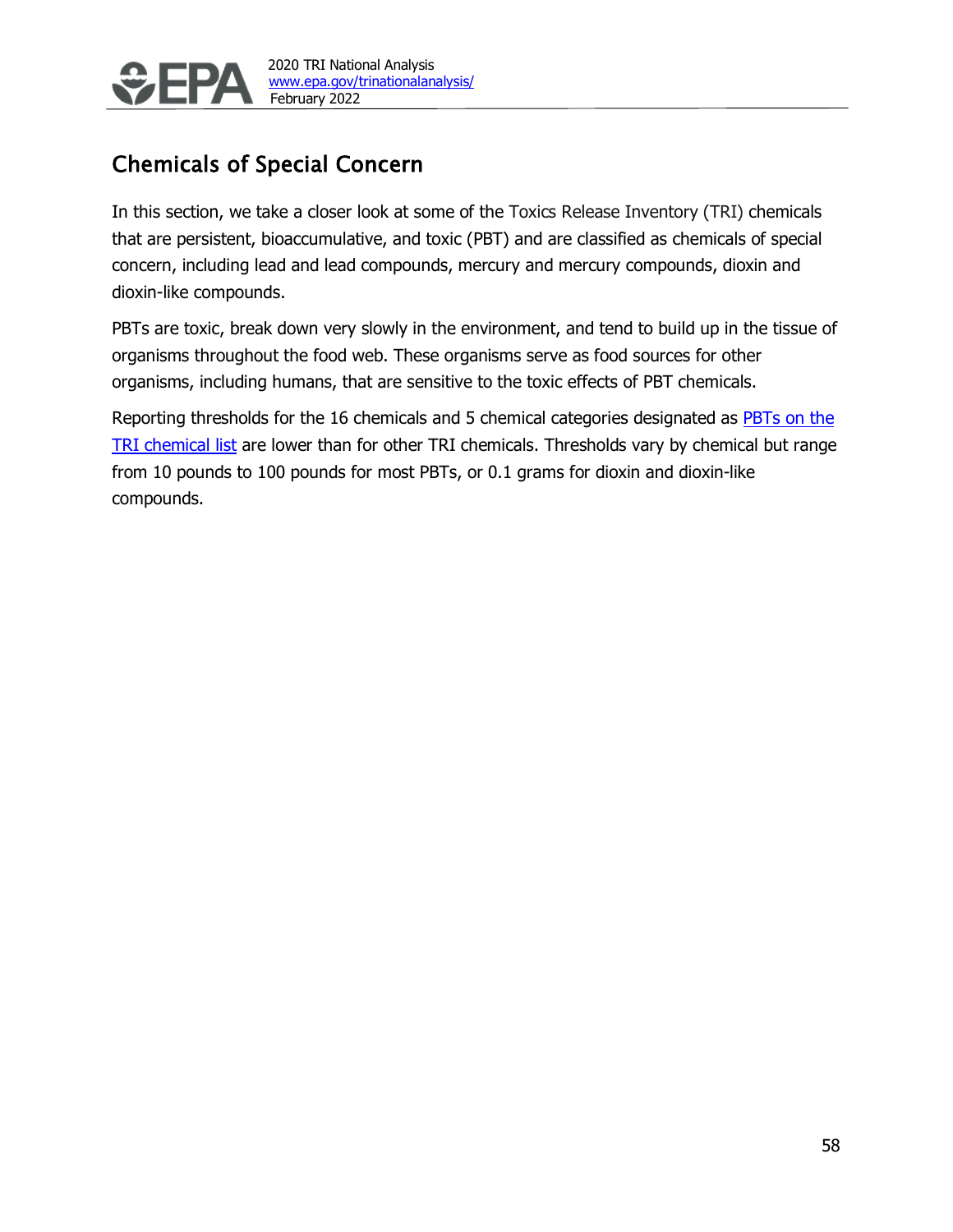

# Lead Releases Trend

This graph shows the 10-year trend in the pounds of [lead and lead compounds](https://wwwn.cdc.gov/TSP/ToxFAQs/ToxFAQsDetails.aspx?faqid=93&toxid=22) disposed of or otherwise released by facilities in all TRI reporting industry sectors including metal mines, manufacturing facilities, hazardous waste management facilities and electric utilities.



### **From 2011 to 2020:**

• Releases of lead and lead compounds fluctuated between 2011 and 2020.

## **Learn more about lead**

[Visit EPA's lead homepage for more](https://www.epa.gov/lead)  [information about lead and EPA's actions](https://www.epa.gov/lead)  [to reduce lead exposures.](https://www.epa.gov/lead)

• Land disposal by metal mines drives the annual lead and lead compound releases. For 2020, for

example, metal mines reported 88% of all releases of lead and lead compounds, which was almost all land disposal.

### **From 2019 to 2020:**

• Total releases of lead and lead compounds decreased by 28% (180 million pounds), driven by a decrease in releases of lead compounds from the metal mining sector.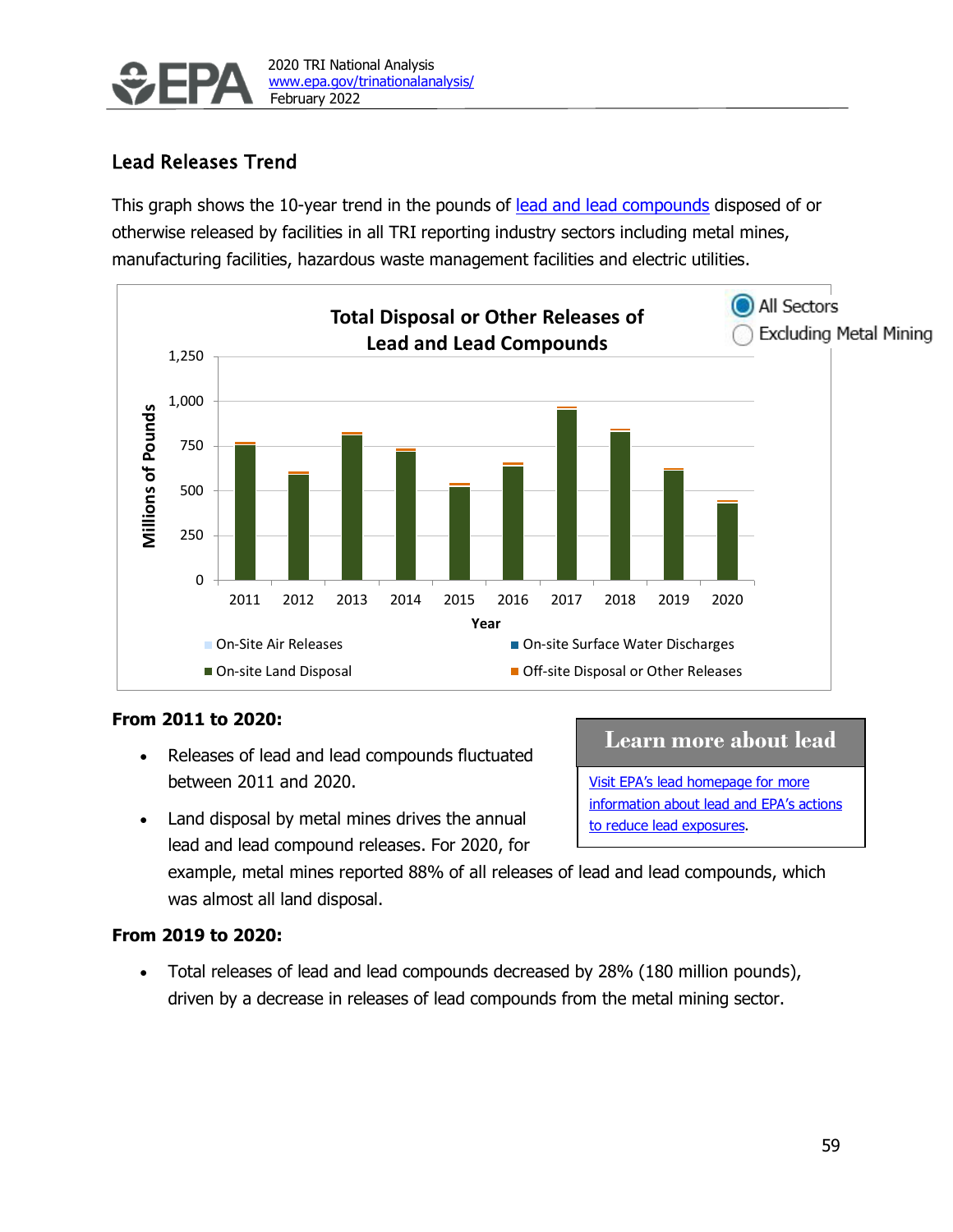

This graph shows the 10-year trend in lead and lead compounds disposed of or otherwise released, but excludes quantities reported by the metal mining sector.



### **From 2011 to 2020:**

- For sectors other than metal mining, releases of lead and lead compounds fluctuated between 2011 and 2020.
- Among sectors other than metal mining, most releases of lead and lead compounds were from the hazardous waste management and primary metals sectors.

All Sectors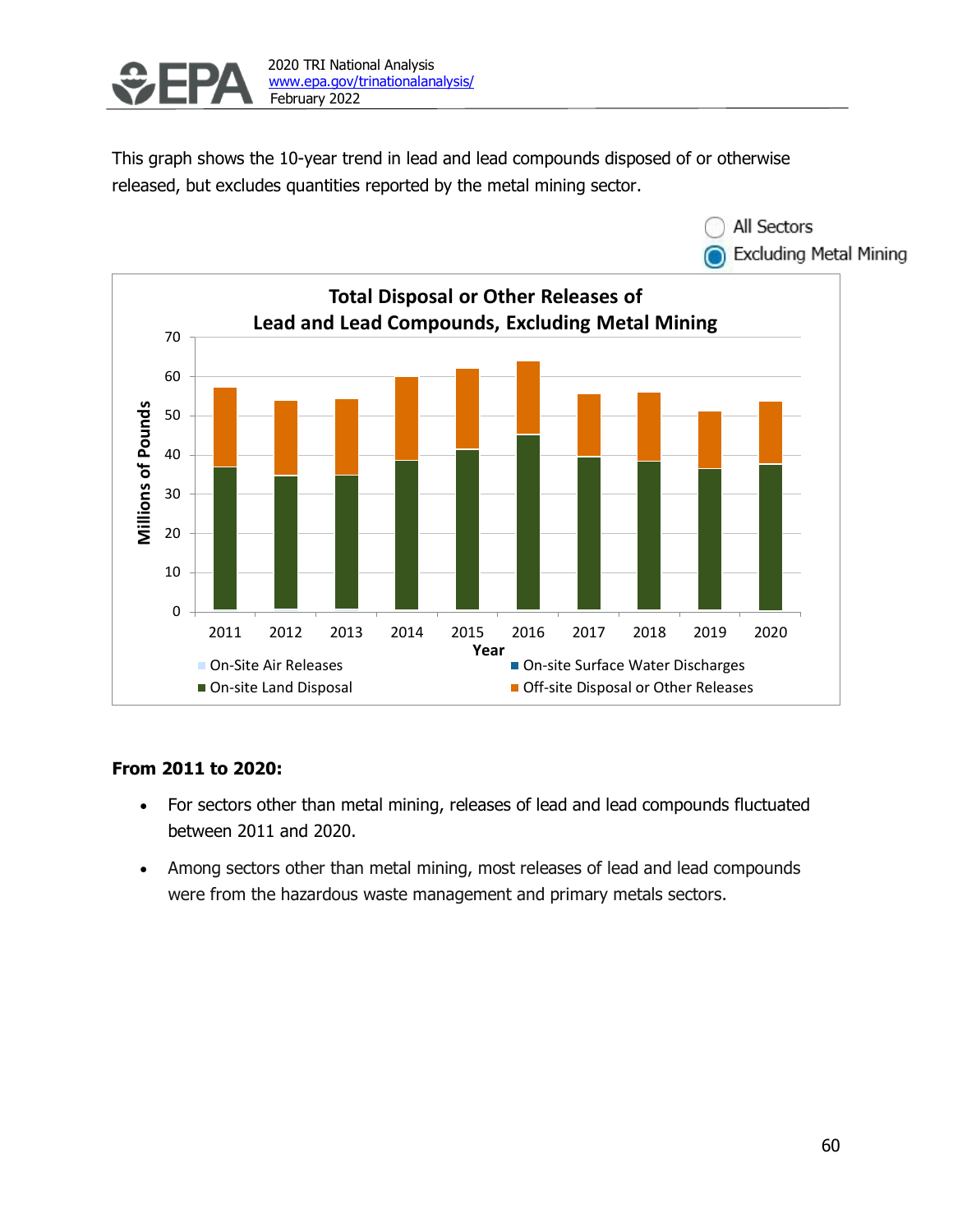

# Lead Air Releases Trend

This graph shows the 10-year trend in the pounds of lead and lead compounds released to air.



### **From 2011 to 2020:**

- Air releases of lead and lead compounds decreased by 46%. The primary metals and electric utilities industry sectors have driven this decrease.
- The primary metals sector, which includes copper smelting and iron and steel manufacturing, reported the greatest quantities of releases of lead and lead compounds to air.

### **From 2019 to 2020:**

- Air releases of lead and lead compounds decreased by 13%. The largest decreases in air releases of lead and lead compounds were from the primary metals and plastics and rubber products manufacturing sectors.
- In 2020, 37% of air releases of lead were from the primary metals industry sector.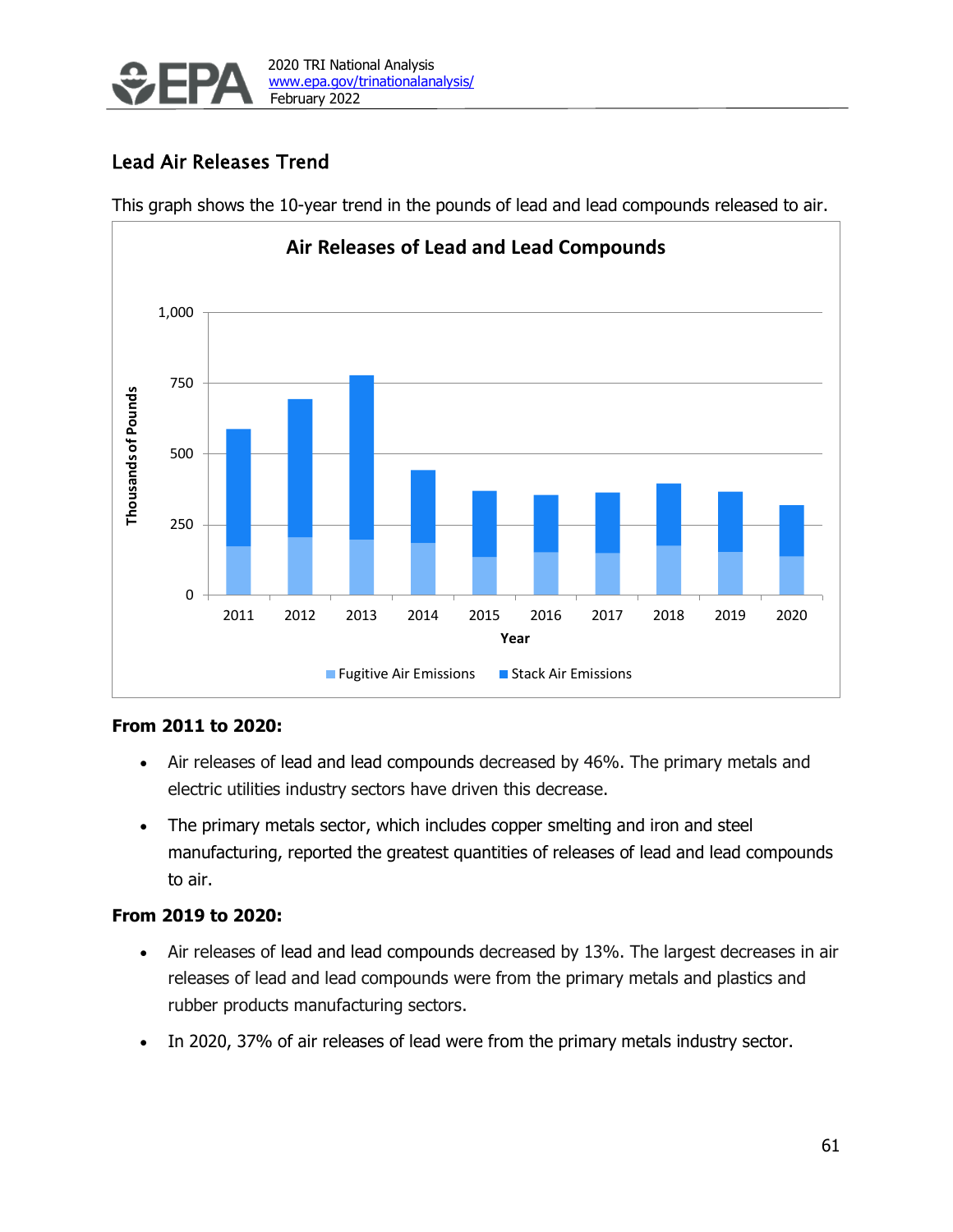

# Mercury Air Releases Trend

This graph shows the 10-year trend in the pounds of [mercury and mercury compounds](https://wwwn.cdc.gov/TSP/ToxFAQs/ToxFAQsDetails.aspx?faqid=113&toxid=24) released to air by facilities that reported to TRI.



### **From 2011 to 2020:**

- Releases of mercury and mercury compounds to air decreased by 64%.
- Electric utilities drove the decline in mercury air emissions, with an 88% reduction (-51,000 pounds). The decrease was driven by a shift from coal to other fuel sources (e.g., natural gas) and by

#### **Learn more about mercury**

[Visit EPA's mercury homepage for more](https://www.epa.gov/mercury)  information about mercury and EPA's actions [to reduce mercury exposures.](https://www.epa.gov/mercury)

the installation of pollution control technologies at coal-fired power plants.

 $\circ$  Note that only those electric utilities that combust coal or oil to generate power for distribution into commerce are covered under TRI reporting requirements. Therefore, electric utilities that shift from combusting coal or oil to entirely using other fuel sources (such as natural gas) are not required to report to TRI.

### **From 2019 to 2020:**

• Releases of mercury and mercury compounds to air decreased by 7%.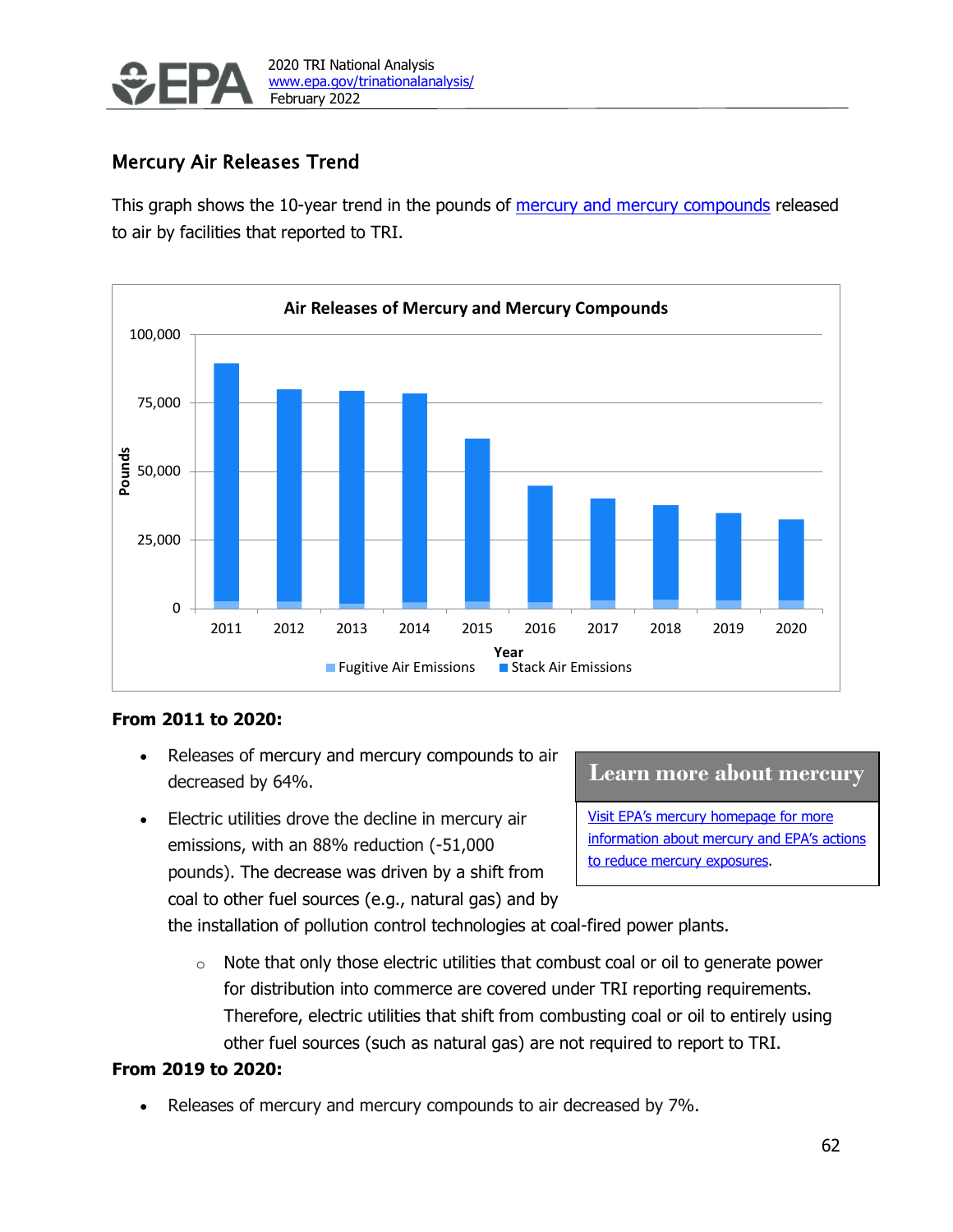

• The primary metals sector, which includes iron and steel manufacturers, accounted for 37% of the air emissions of mercury and mercury compounds reported to TRI for 2020. The electric utilities sector, which released the second-most mercury and mercury compounds to air, accounted for 21% of these air emissions for 2020.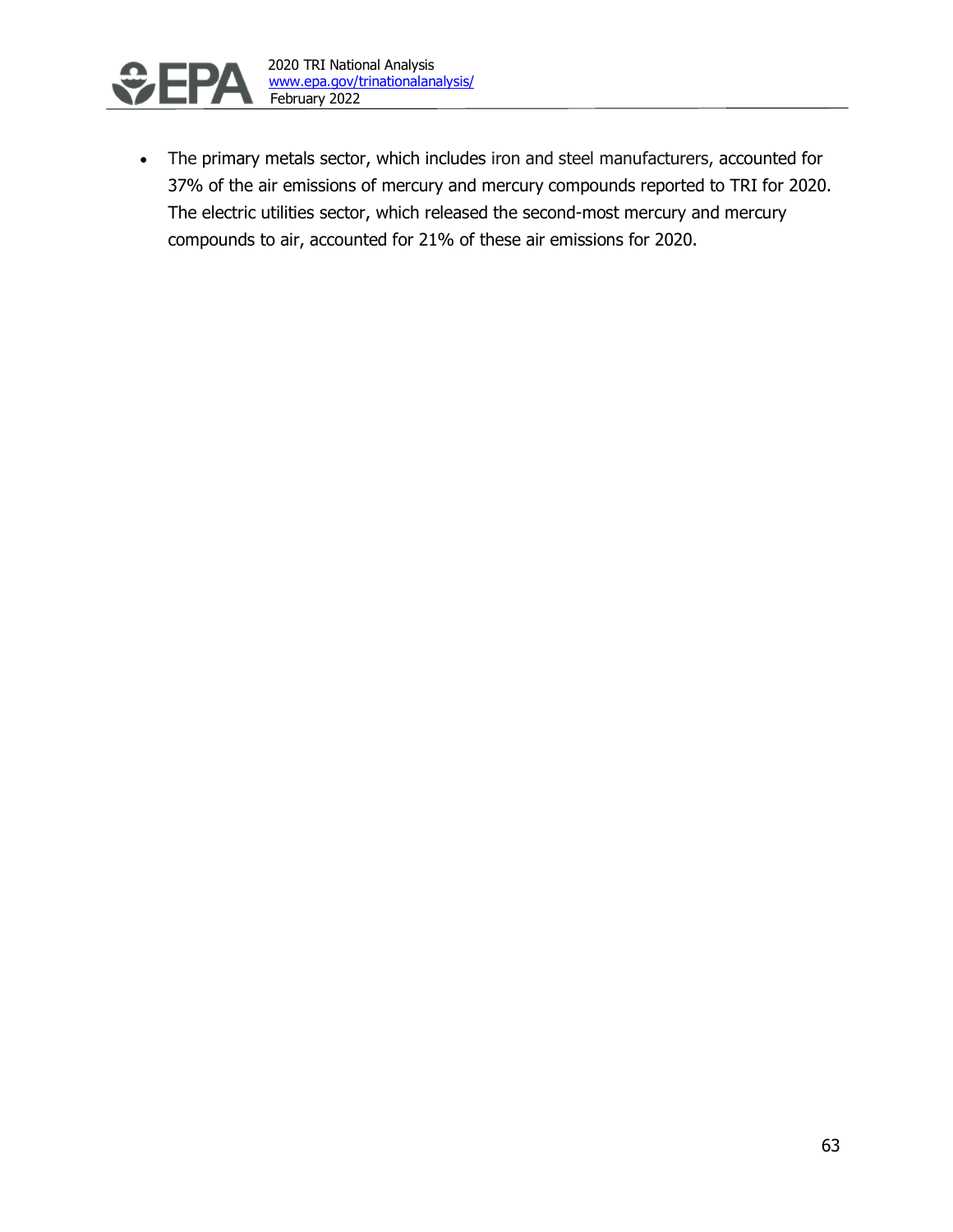

# Dioxins Releases Trend

[Dioxin and dioxin-like compounds](https://wwwn.cdc.gov/TSP/ToxFAQs/ToxFAQsDetails.aspx?faqid=363&toxid=63) ("dioxins") are persistent bioaccumulative toxic (PBT) chemicals characterized by EPA as probable human carcinogens. Dioxins are the byproducts of

many forms of combustion and several industrial chemical processes.

TRI requires facilities to report data on the 17 individual members (congeners) that make up the TRI dioxin and dioxinlike compounds category. While each of the dioxin congeners causes the same toxic effects, they do so at different levels of exposure because of their varying toxic potencies. As a result, the mix of dioxins from one source can have a very different toxic potency than the same total amount of a different mix of dioxins from another source.

EPA accounts for the differences in toxic potency of the dioxin congeners using Toxic Equivalency (TEQ) values. TEQs help the

## **Helpful Concepts**

Toxic Equivalent Factor (TEF) Each dioxin congener is assigned a TEF that compares that compound's toxicity to the most toxic dioxin in the category.

### Toxic Equivalency (TEQ)

A TEQ is calculated by multiplying the reported grams of each congener by its corresponding TEF and summing the results, referred to as grams-TEQ.

[Learn more about dioxins.](https://www.epa.gov/dioxin/learn-about-dioxin) 

public better understand the toxicity of dioxin releases and are useful when comparing releases of dioxins from different sources or different time periods, where the mix of congeners may vary.

This graph shows the trend in the grams of dioxin releases from 2011 to 2020. Note that the dioxins chemical category is reported in grams while all other TRI chemicals are reported in pounds.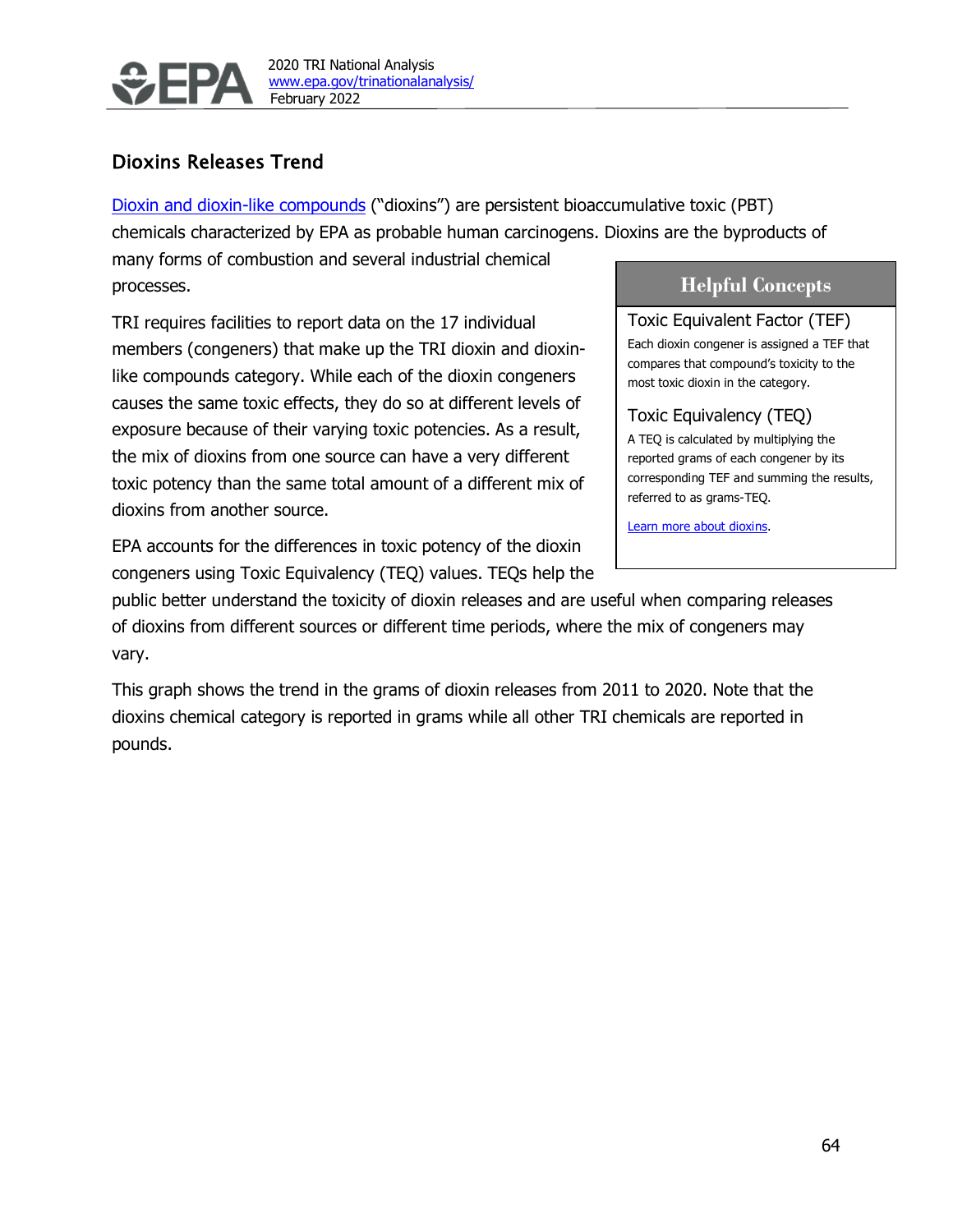



### **From 2011 to 2020:**

- Dioxin releases increased by 81%. Most of the overall increase can be attributed to increased releases from two organic chemical manufacturing facilities and one hazardous waste management facility.
	- $\circ$  Toxicity equivalents (grams-TEQ) decreased by 12%, indicating that the overall toxicity of dioxin releases decreased despite an increase in the quantity released. This is due to changes in which dioxin congeners were released.

### **From 2019 to 2020:**

- Releases of dioxins decreased by 5%, driven by decreased releases reported by a smelting and refining facility and an organic chemical manufacturing facility.
	- $\circ$  Toxicity equivalents (grams-TEQ) decreased by 31%. This is largely due to one primary metal manufacturing facility reporting more dioxin toxicity-equivalents than any other facility for 2019, but reported a 96% reduction in grams and 90% reduction in grams-TEQ released for 2020.
- In 2020, most of the dioxin releases were disposed of on site to land (50%) or disposed or otherwise released off site (48%).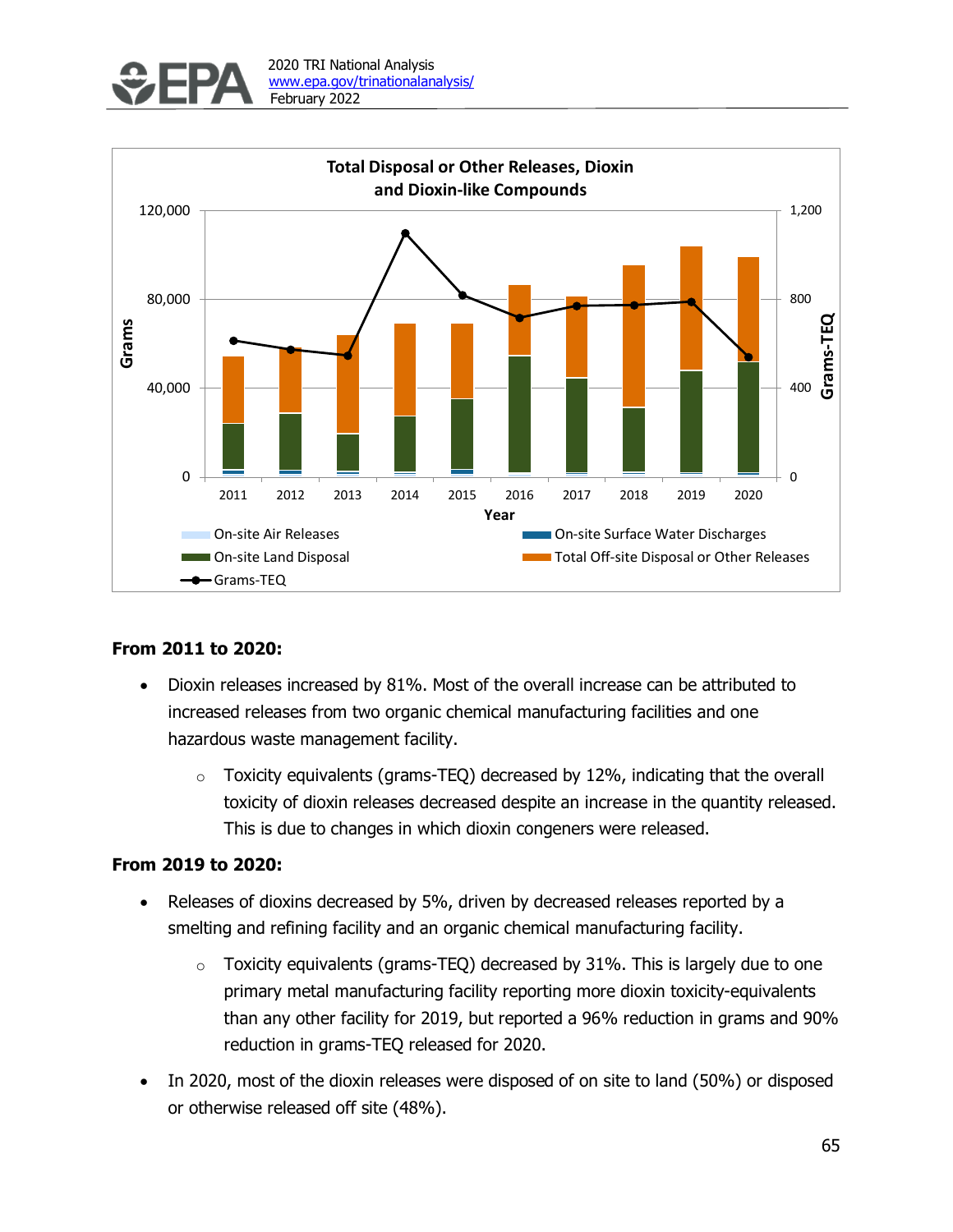

# Dioxins Releases by Industry

The following two pie charts compare the TRI-covered industry sectors that reported the greatest releases of dioxins in grams to those that reported the greatest releases of grams in toxicity equivalents (grams-TEQ). Note that only data from those reporting forms that provided the congener detail for calculating grams-TEQ are included in these charts.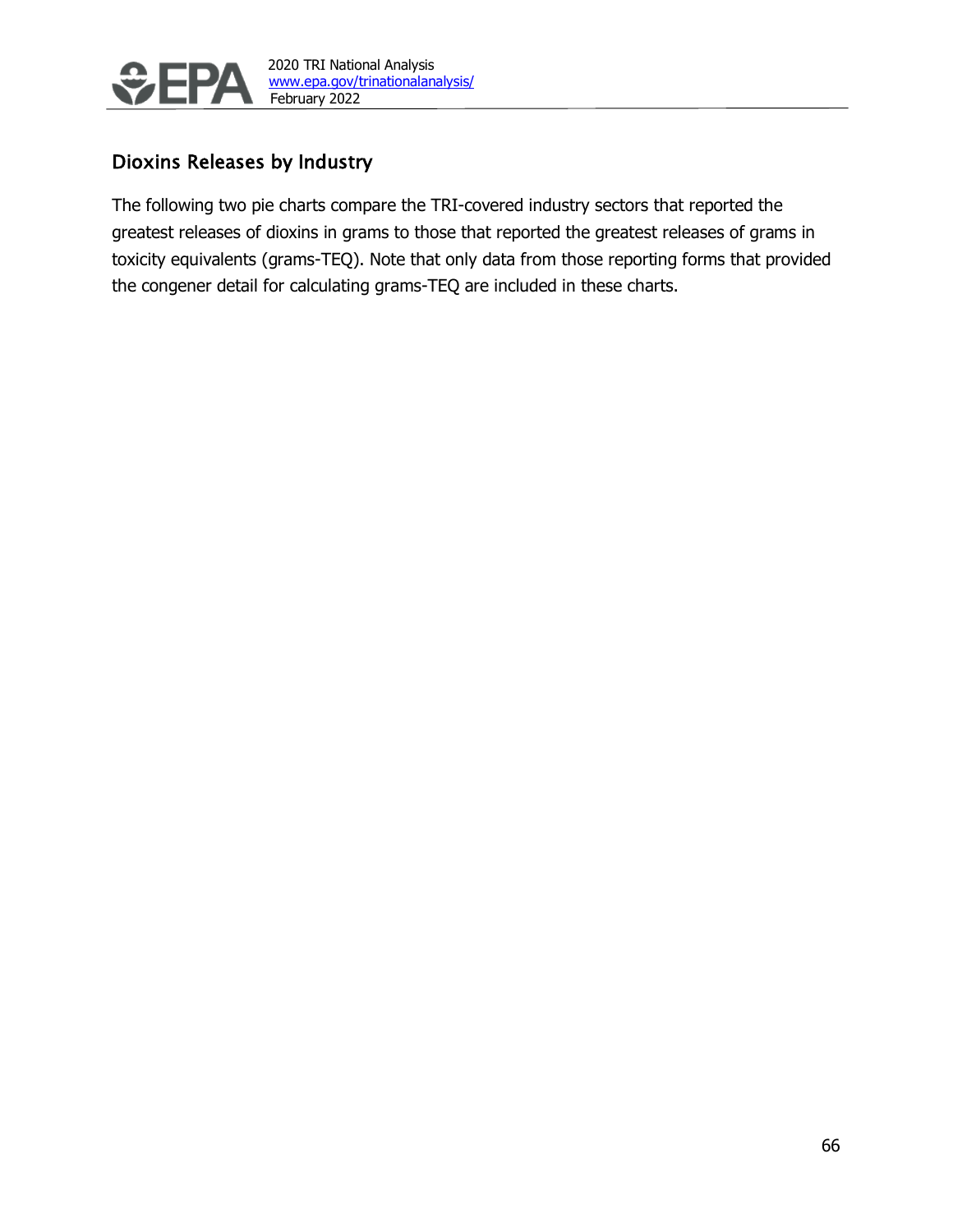



• Various industry sectors may dispose of or otherwise release very different mixes of dioxin congeners.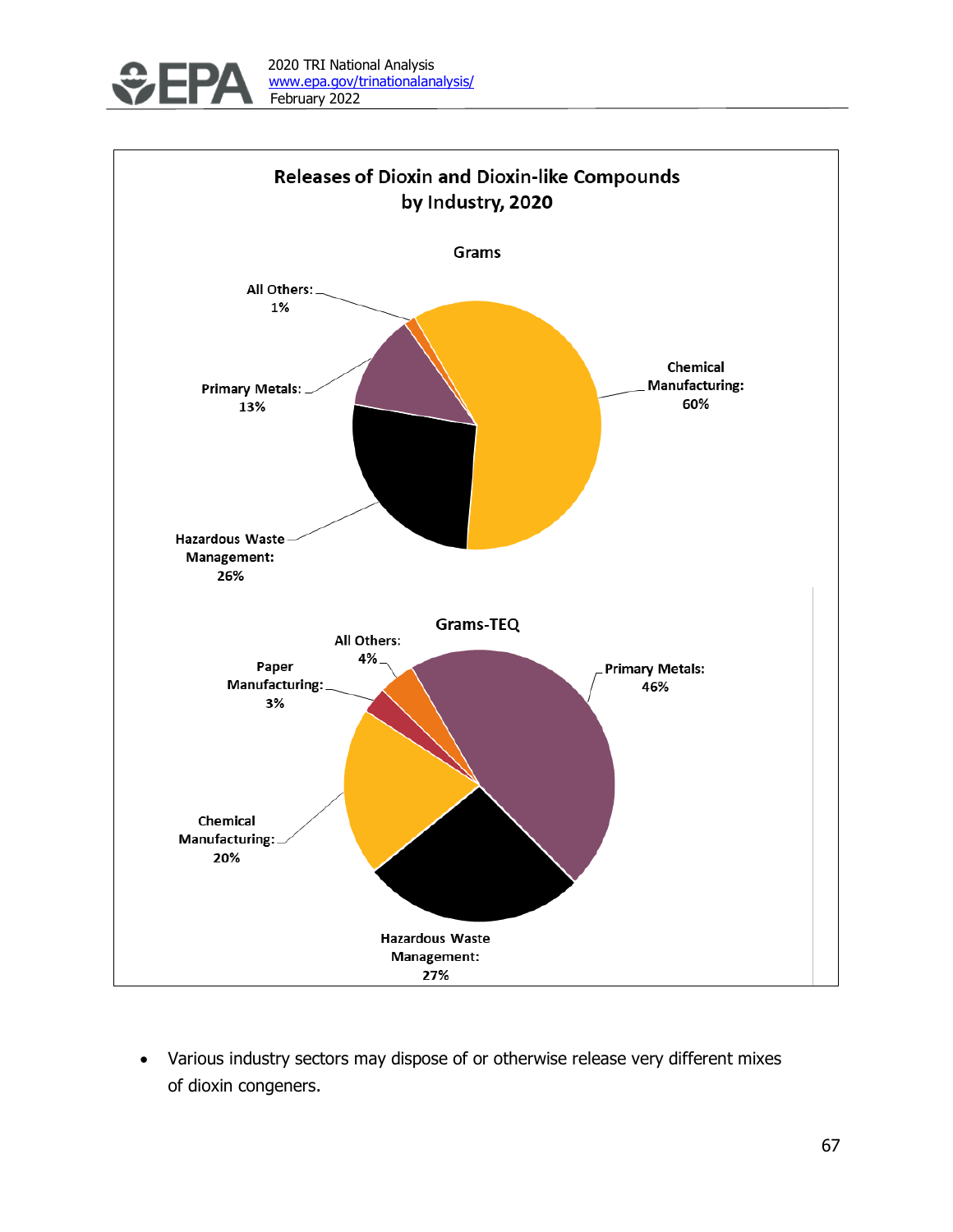

- The chemical manufacturing industry accounted for 60% and the primary metals sector for 13% of total grams of dioxins released.
- In terms of toxicity equivalents, however, the primary metals sector accounted for 46% and the chemical manufacturing sector for 20% of the total grams-TEQ.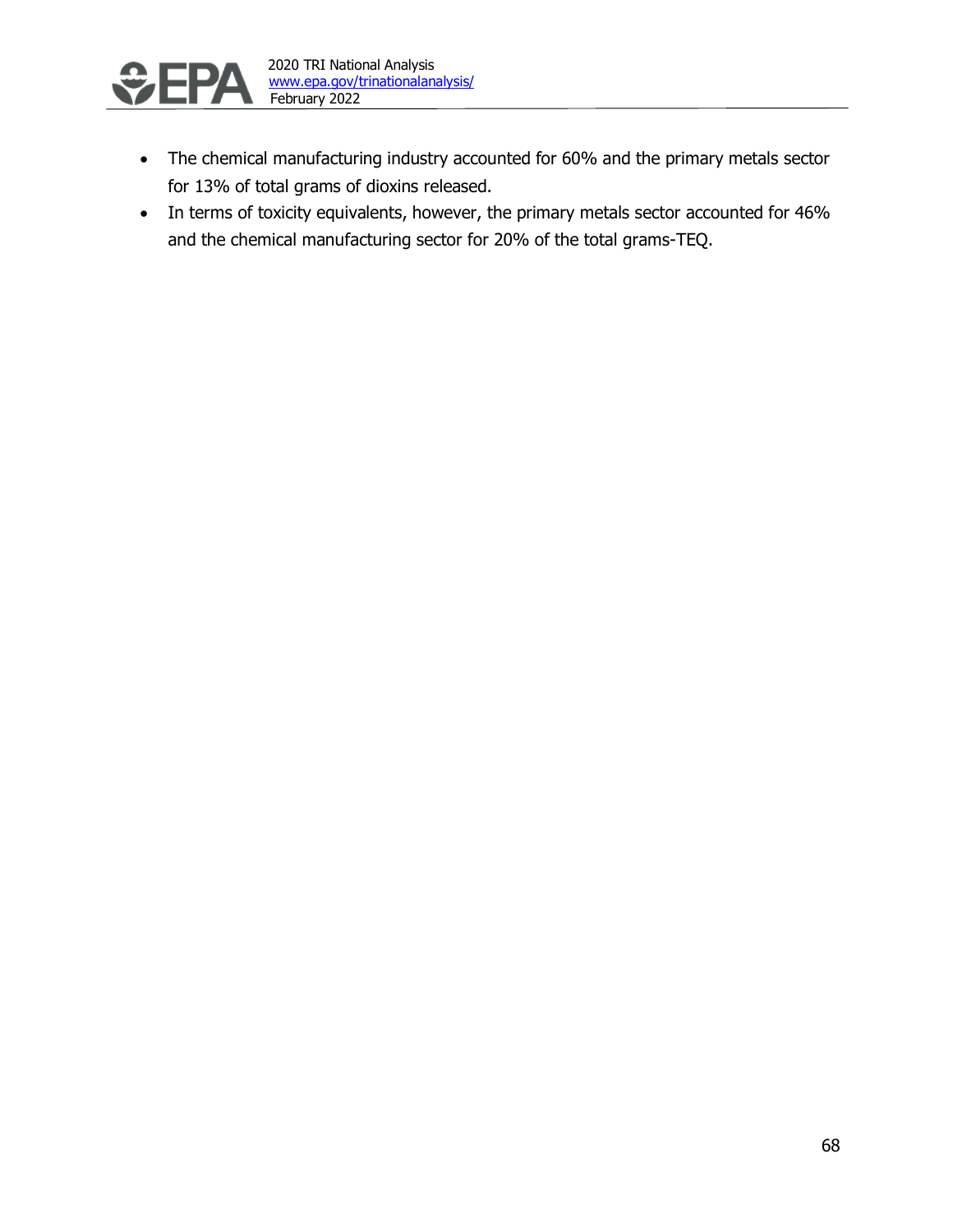

# <span id="page-38-0"></span>Occupational Safety and Health Administration (OSHA) Carcinogens

# Air Releases

Some chemicals that are reportable to the TRI Program are included on OSHA's list of carcinogens. EPA refers to these chemicals as TRI OSHA carcinogens. These chemicals are either known or believed to cause cancer in humans. A list of the TRI carcinogens can be found in the [TRI basis of OSHA carcinogens technical document.](https://www.epa.gov/sites/production/files/2019-11/documents/osha_carcinogen_basis_november_2019_update.pdf) This graph shows the 10-year trend in air releases of TRI OSHA carcinogens.



Note: For comparability, trend graphs include only those chemicals that were reportable to TRI for all years presented.

### **From 2011 to 2020:**

- Air releases of these carcinogens decreased by 9%.
- Air releases of many OSHA carcinogens decreased, with reductions in most sectors. However, decreases were partially offset by increases in releases of styrene from the plastics and rubber products manufacturing sector and the transportation equipment manufacturing sector.
- In 2020, air releases of OSHA carcinogens consisted primarily of styrene (47% of the air releases of all OSHA carcinogens), acetaldehyde (13%) and formaldehyde (8%).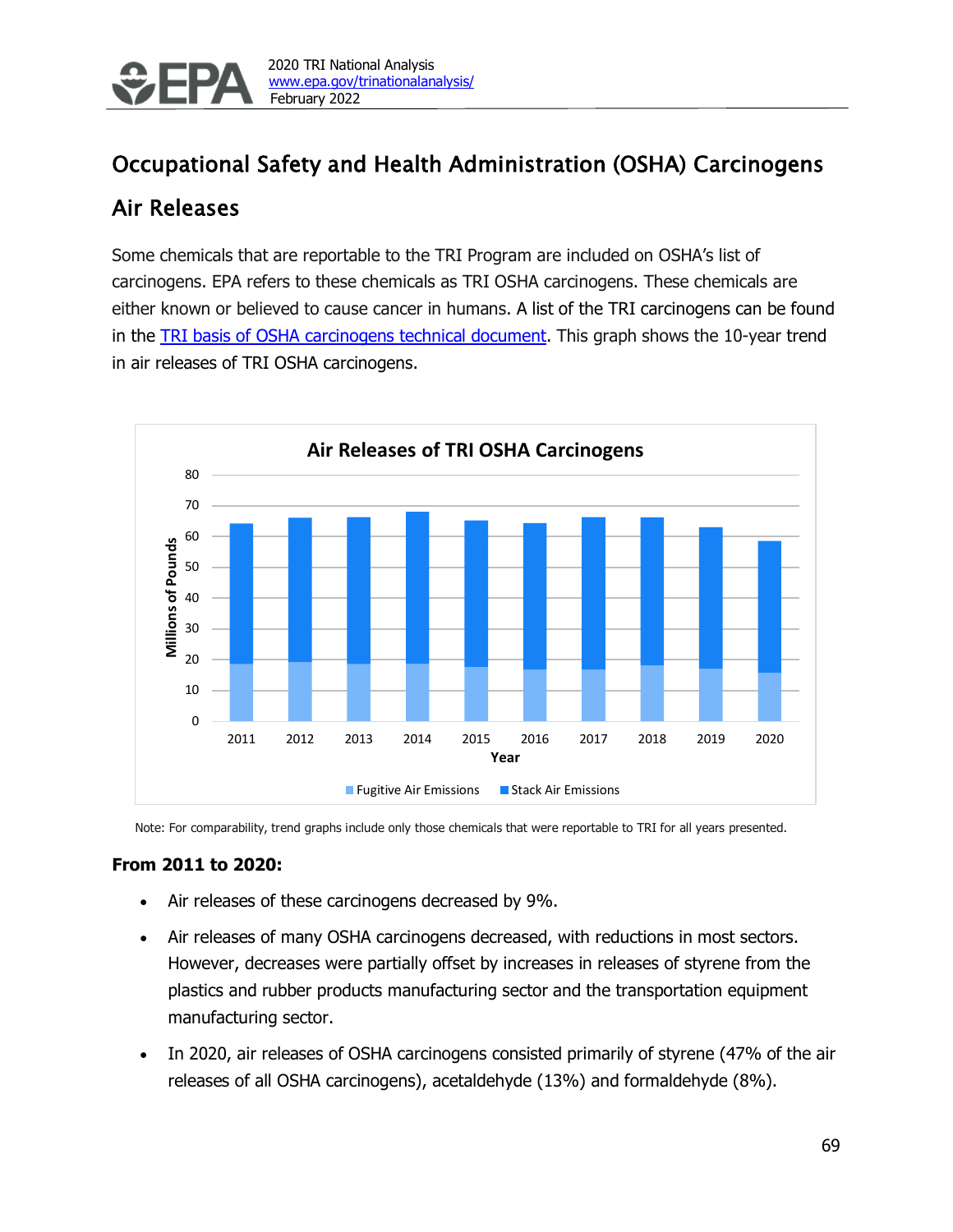

# Ethylene Oxide Releases Trend

This section focuses on one of the TRI OSHA carcinogens, ethylene oxide. The figure below presents the 10-year trend in releases of ethylene oxide as reported to TRI by about 115 facilities per year.



• From 2011 to 2020, releases of ethylene oxide decreased by 166,000 pounds (-54%), driven by reductions in air releases.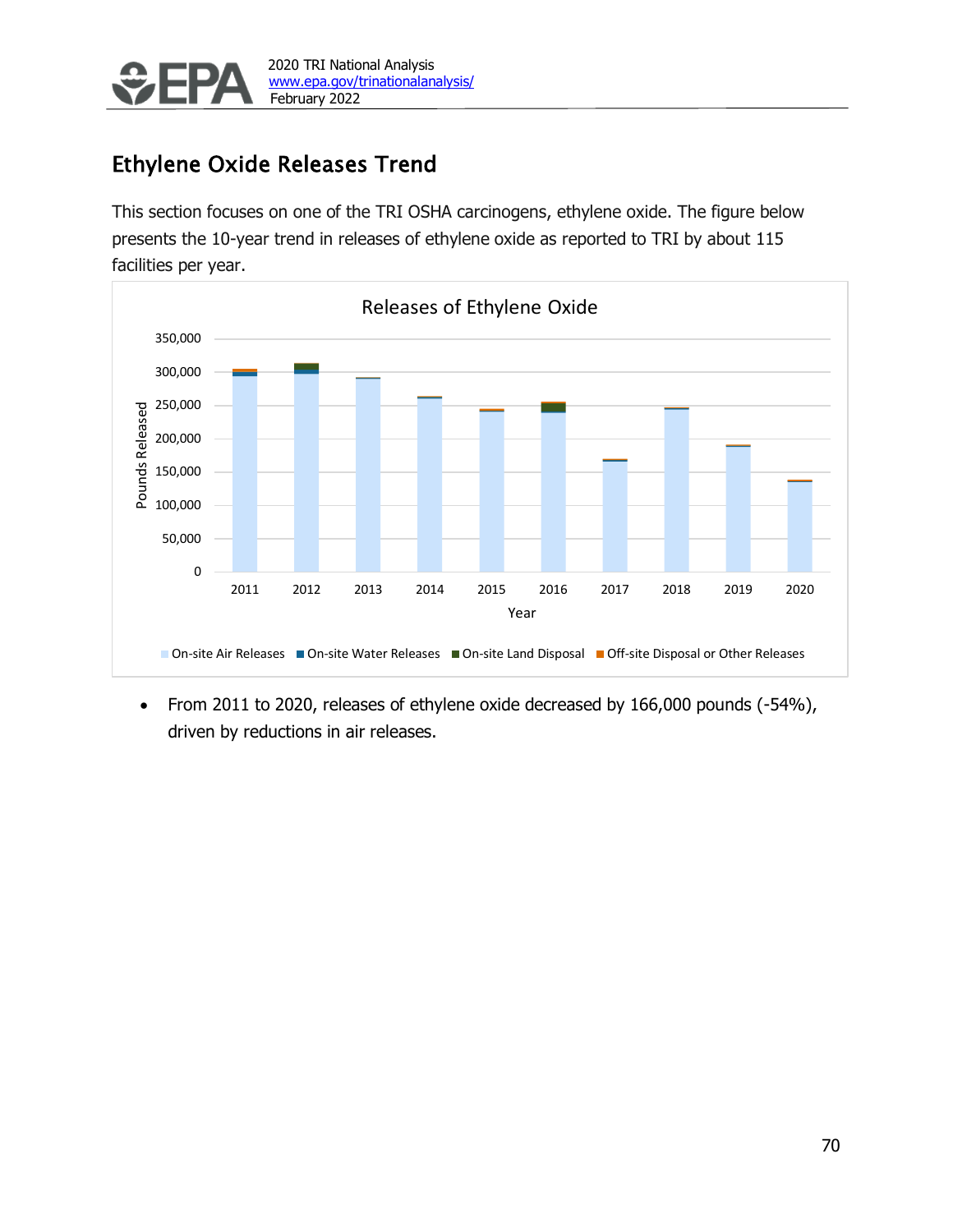

- From 2019 to 2020, releases of ethylene oxide decreased across most sectors. Most individual facilities also reported lower releases of ethylene oxide from 2019 to 2020.
- Two chemical manufacturers in Texas reported that they had large one-time (non-productionrelated) releases of ethylene oxide to air in 2018 and 2019, driving the increase from 2017 to 2018 and the decrease from 2018 through 2020.

# **Learn More About Ethylene Oxide**

Ethylene oxide is a human carcinogen, meaning that it is known to cause cancer in humans. In 2021, EPA extended TRI [reporting requirements](https://www.epa.gov/toxics-release-inventory-tri-program/epas-discretionary-authority-extend-tri-reporting-requirements) to certain contract sterilization facilities that use ethylene oxide. This action became effective for the 2022 reporting year with the first reports for these particular facilities due on July 1, 2023.

[Learn More about Ethylene Oxide.](https://www.epa.gov/hazardous-air-pollutants-ethylene-oxide)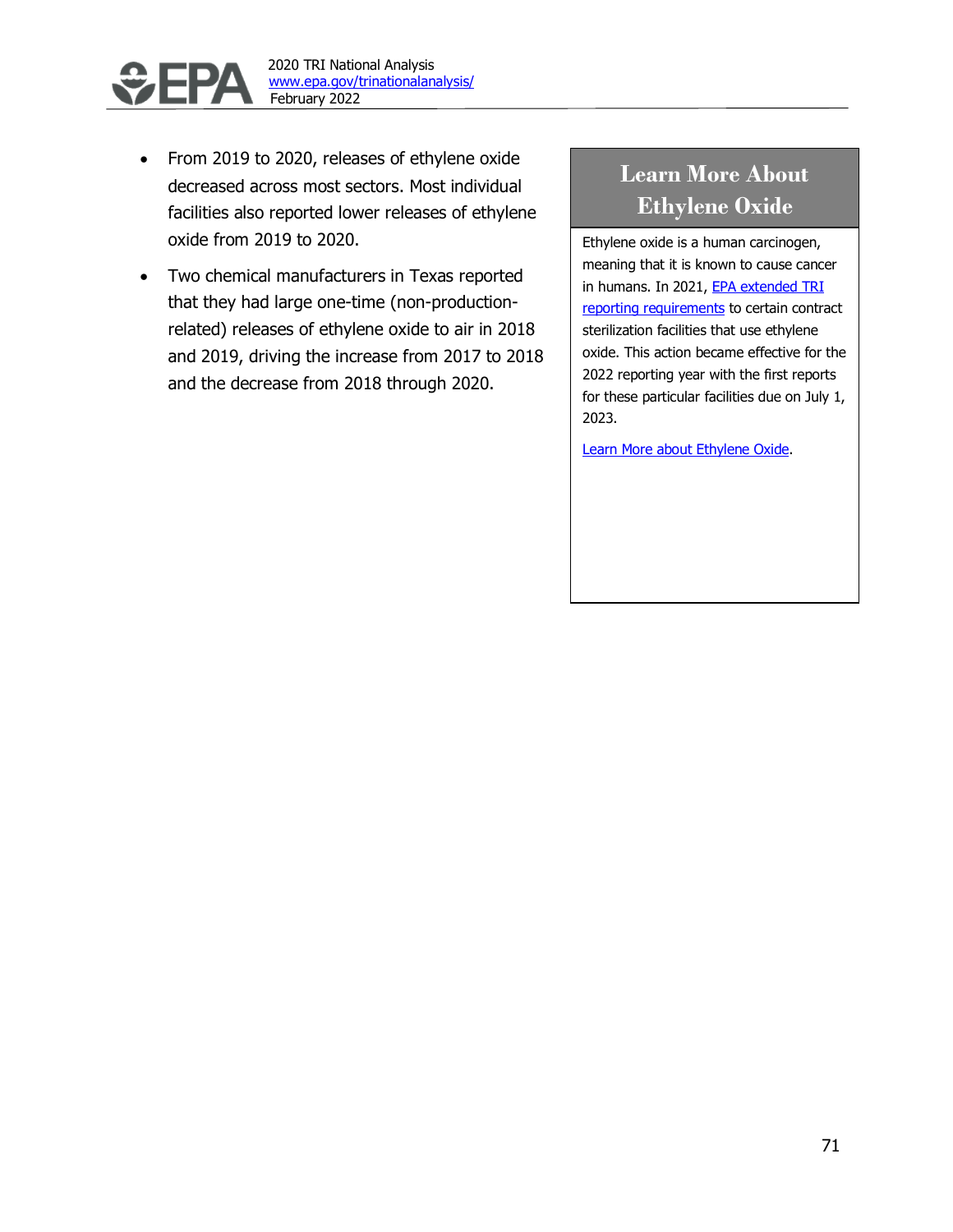

# Per- and Polyfluoroalkyl Substances (PFAS)

Recently, 172 per- and [polyfluoroalkyl](https://www.epa.gov/toxics-release-inventory-tri-program/addition-certain-pfas-tri-national-defense-authorization-act) substances (PFAS) were added to the list of chemicals covered by TRI. Facilities reported their releases and waste management practices for these PFAS for the first time for 2020. The TRI reporting threshold for these PFAS is 100 pounds, which is lower than the thresholds for most TRI chemicals. PFAS have been manufactured and used in a variety of industries in the United States and around the globe since the 1940s, and they are still being used today. Harmful PFAS are an urgent public health and environmental issue facing communities across the United States because current scientific research suggests that exposure to certain PFAS may lead to adverse health effects. PFAS on the TRI chemical list include compounds such as perfluorooctanoic acid (PFOA) and perfluorooctane sulfonic acid (PFOS). Note that definitions of which chemicals are considered PFAS vary, and the 172 substances required to be reported to TRI do not include all PFAS. See EPA's [PFAS Explained](https://www.epa.gov/pfas/our-current-understanding-human-health-and-environmental-risks-pfas) page for more information about these chemicals and EPA actions related to PFAS.

This map shows the locations of the facilities that reported a PFAS to TRI for 2020, sized by their relative releases. Click on a facility for details on the facility location and its TRI PFAS



Note: One facility in the food manufacturing sector erroneously reported for a PFAS instead of another chemical and has withdrawn the PFAS form. That facility is not included in this map.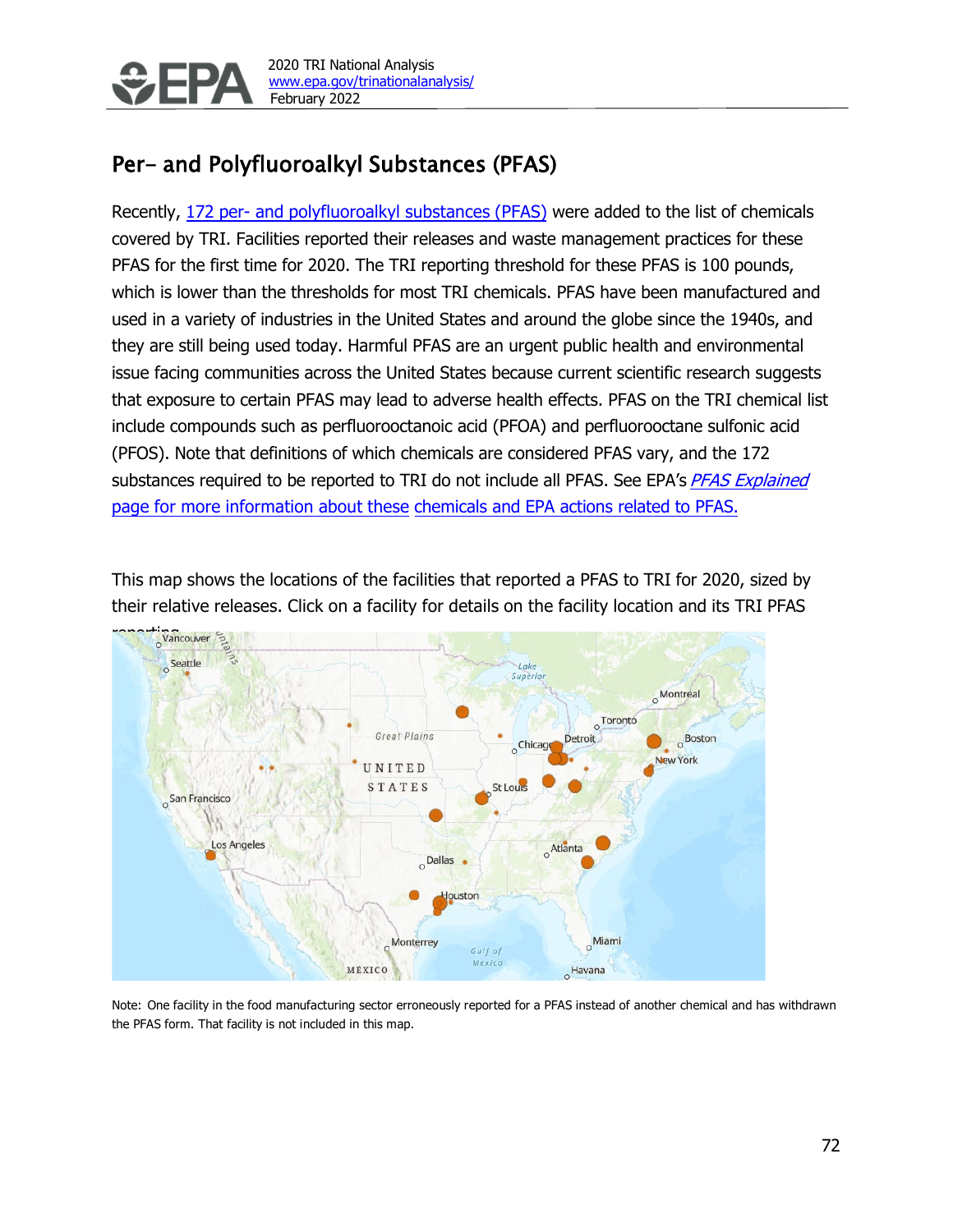

This chart shows the number of facilities in each sector reporting for any of the 172 PFAS for 2020.



Note: One facility in the food manufacturing sector erroneously reported for a PFAS instead of another chemical and has withdrawn the PFAS form. That facility is not included in this chart.

- Most facilities reporting for PFAS were in the chemical manufacturing sector or the hazardous waste management sector.
	- $\circ$  No reports for PFAS were received from any federal facilities, [although](https://denix.osd.mil/dod-pfas/) some [Department](https://denix.osd.mil/dod-pfas/) of Defense facilities have used PFAS in the past. Discontinuing certain uses of PFAS may be a factor since the 2019 National Defense Authorization Act, which added PFAS to the TRI chemical list, also included provisions to phase out the use of PFAS in certain circumstances by the Department of Defense.
- Facilities reported for 43 different PFAS. The most commonly reported PFAS were perfluorooctanoic acid (PFOA), perfluorooctanesulfonic acid (PFOS) and its potassium salt, and hexafluoropropylene oxide dimer acid (HFPO-DA) and its ammonium salt.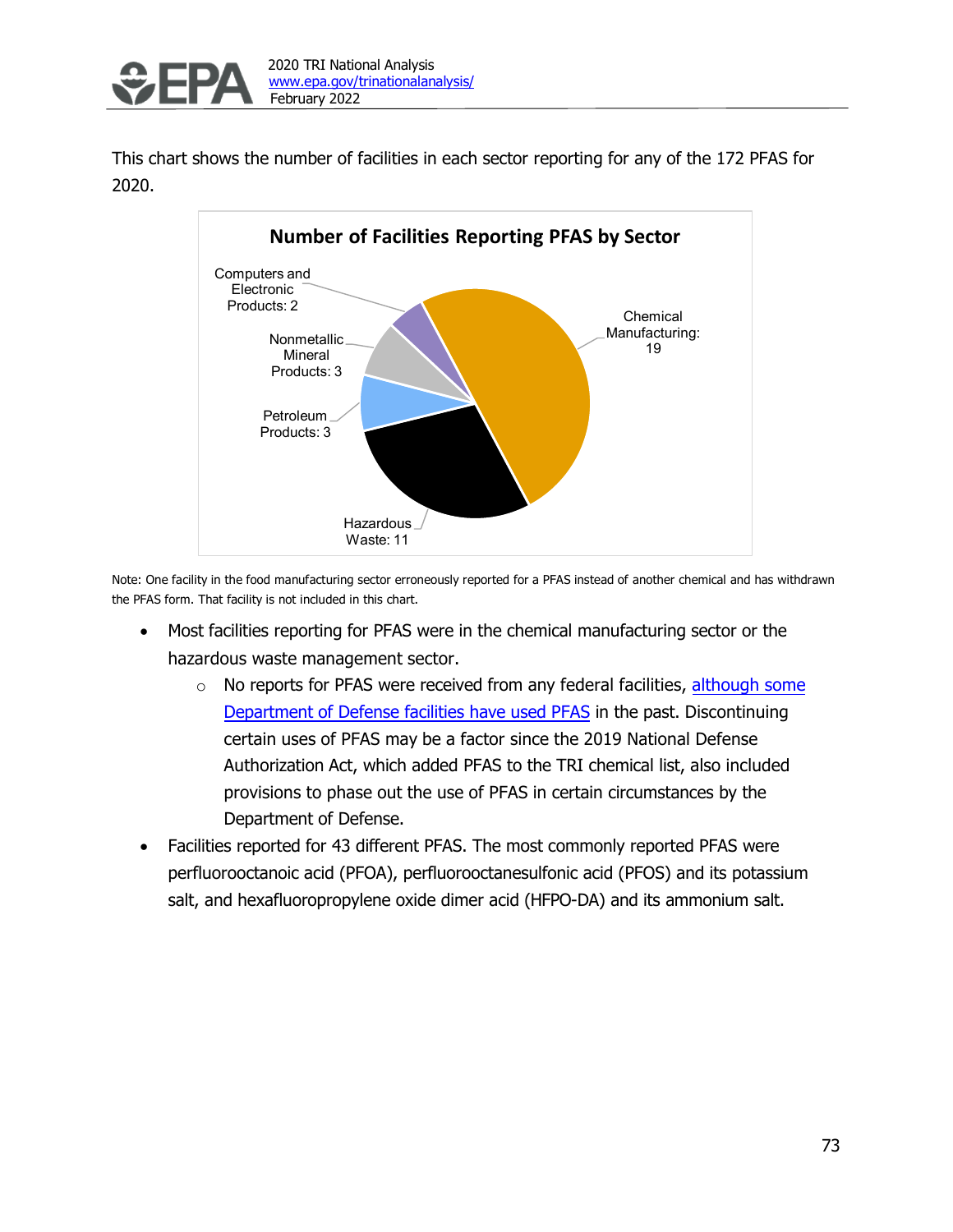

### **PFAS Waste Management**

This chart shows how PFAS waste was managed. Hover over the chart to see the pounds of waste managed by each method. For more details on quantities released, toggle to the "Releases only" figure.



Note: 1) Note: This analysis excludes PFAS releases reported from one facility that has withdrawn its report. 2) Percentages do not sum to 100% due to rounding.

- Most PFAS waste was treated or recycled.
- The hazardous waste management and chemical manufacturing sectors managed the most PFAS waste.
	- o Hazardous waste management facilities reported the most treatment.
	- o Recycling was reported almost exclusively by chemical manufacturing facilities.